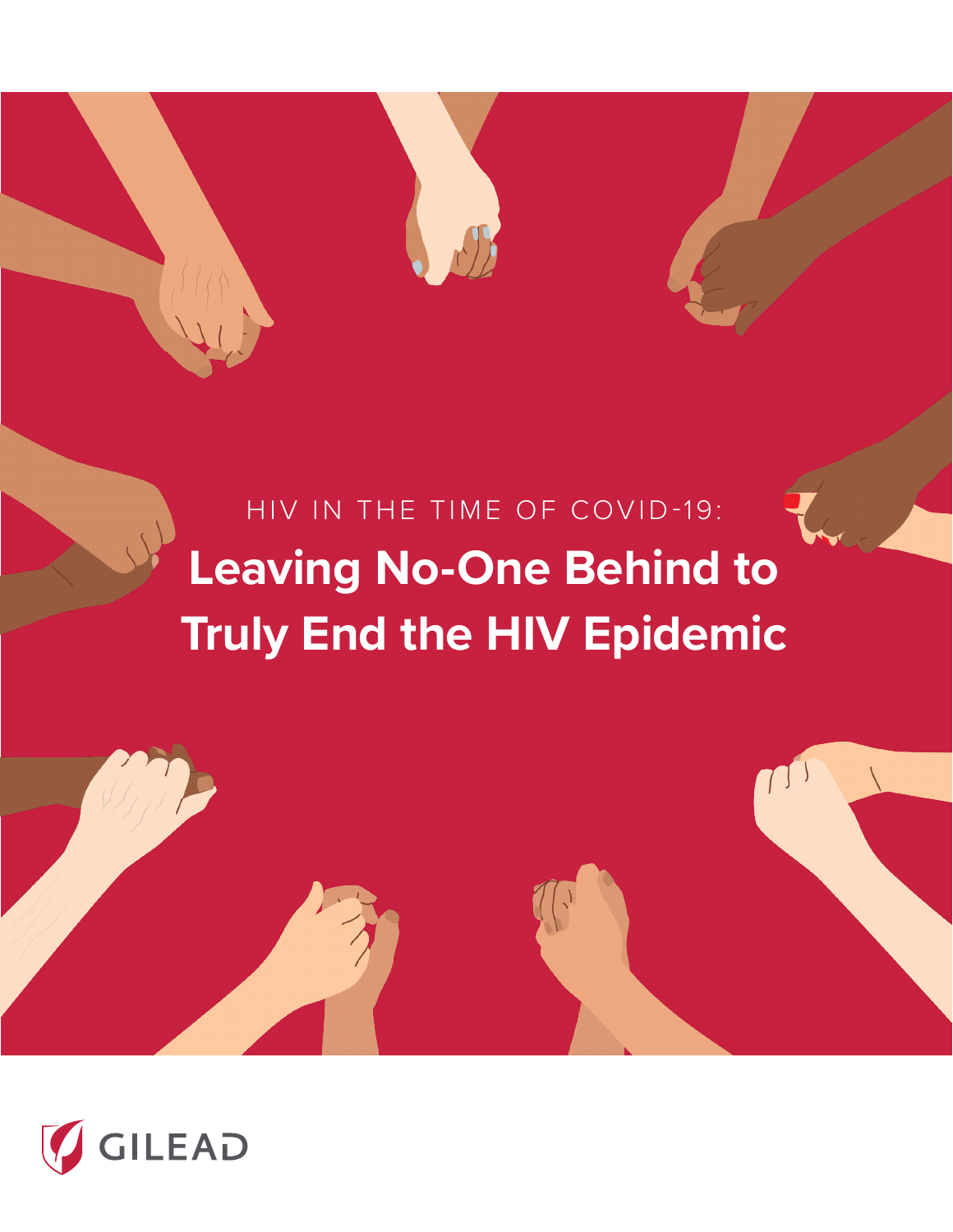## Table of Contents

- 1 Introduction
- 2 Barriers That Lead To Health Inequities
- **3** Recommended Principles For Policymakers To Adopt For HIV Policies
- 4 Summary of Key Principles for Developing HIV Policies
- 5 Conclusion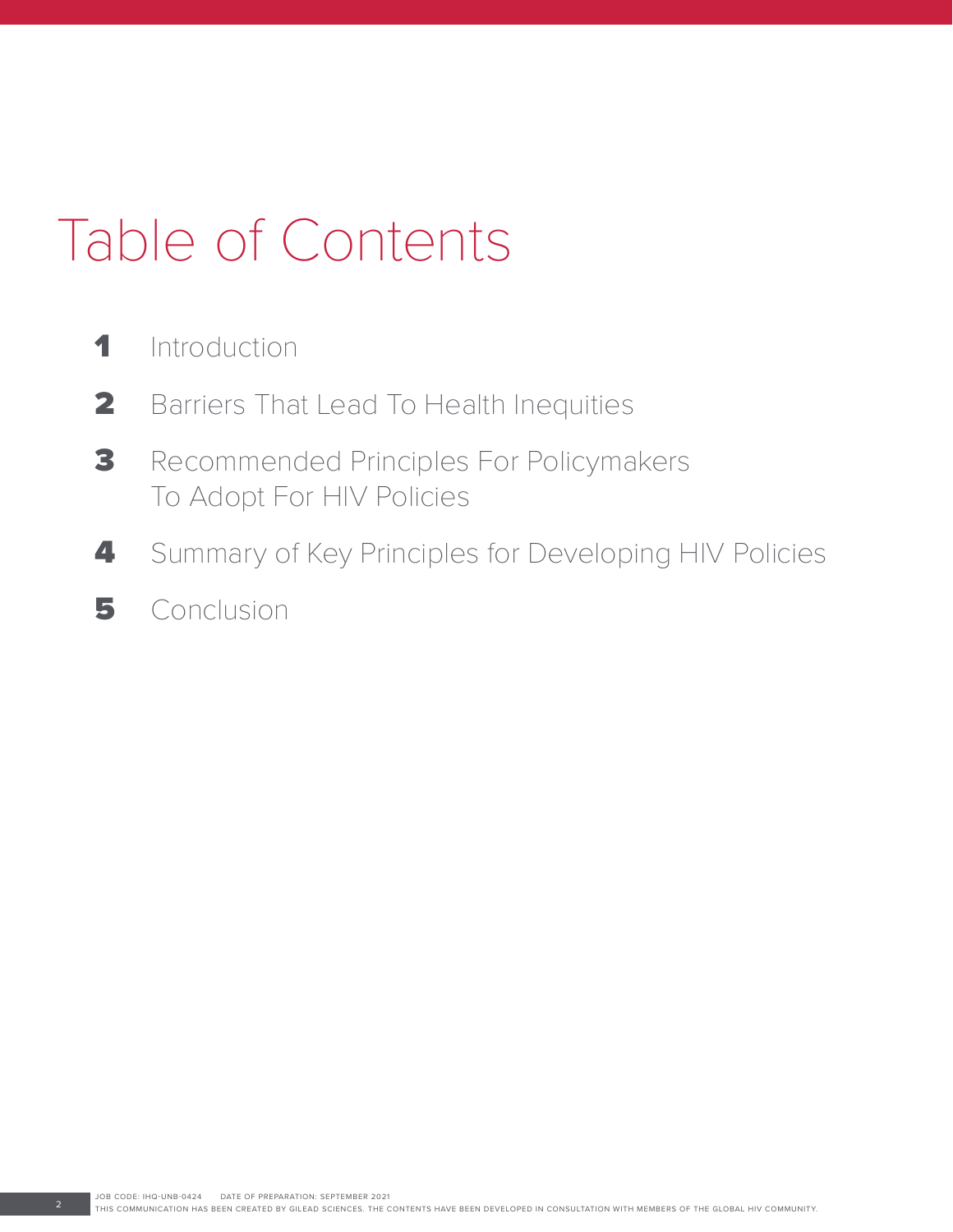# **1** Introduction

The COVID-19 pandemic has brought into sharp focus the ways that disadvantaged communities are disproportionately affected by public health crises. Healthcare systems still fail to reach those most at risk, leading to heavier disease burdens and worse health outcomes. A truly effective public health response requires a deep recognition of the impact that pervasive inequities have on health and wellbeing, including HIVrelated health outcomes and quality of life.

Advances in preventing, diagnosing, and treating HIV support improved healthcare outcomes for people living with HIV (PLWH) and at-risk groups. But these benefits aren't felt equally by everyone. Urgent action is needed to address the longstanding barriers to optimal HIV prevention, testing, linkage to and retention in care, and access to innovative treatment to ensure that no one is left behind in our endeavour to truly end the HIV epidemic.

Following the release of the UNAIDS Global AIDS Strategy 2021-2026, a concerted effort is required to reach the UNAIDS targets of ensuring 95 percent of people living with HIV know their HIV status, 95 percent of people with diagnosed HIV are on treatment, and 95 percent of all people receiving treatment are virally suppressed by 2025.<sup>1</sup> To achieve these goals, we will need to focus on reaching key indicators within all subpopulations and geographic settings. By addressing health inequities, we can collectively close gaps preventing worldwide progress for ending HIV – an approach endorsed by UNAIDS in their 2021–2026 strategy.

A broad range of social and structural barriers create avoidable inequities in accessing HIV prevention, testing, treatment, and ongoing care. These barriers vary across populations and countries and may affect different individuals and communities differently. These barriers include:

- Stigma and discrimination against people living with HIV and other communities (including racial and ethnic minorities, migrants, women, men who have sex with men (MSM), the LGBTQ+ community, sex workers, people who use drugs, homeless people, and intersections within these communities, among others), which continue to discourage these groups from accessing prevention and care services.2
- Structural barriers, such as lack of access to affordable health and social care services, or lack of access to stable housing, which can limit options for often multi-marginalized groups to access the HIV-related services they need.

This paper illustrates some, but not all, of the drivers of health inequities within HIV and proposes principles for policymaking to ensure no one is left behind. A one-sizefits-all approach to improving health is no longer enough. The principles set out in this paper provide a framework to inform targeted interventions that could remove barriers to effective HIV prevention and care. Inclusivity and ensuring all people living with HIV are on effective treatment must be at the center of policy decision-making in HIV if we are to one day end the epidemic.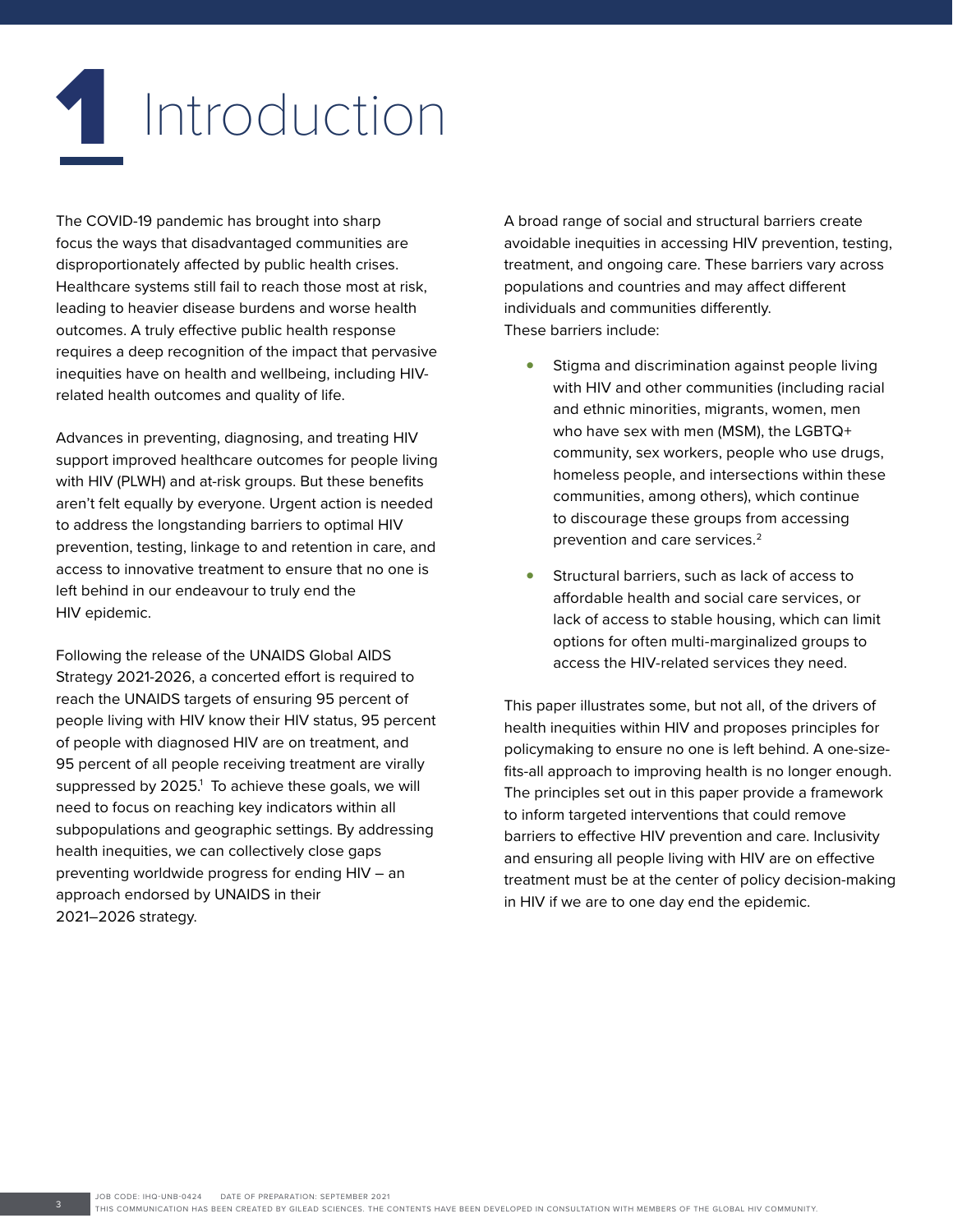

## » Key Concepts in this Paper:

#### **Health inequities**

Health inequities are *avoidable* inequalities in health between groups of people within countries, and between countries themselves. These inequities arise from inequalities within and between societies. Social and economic conditions and their effects on people's lives determine their risk of illness and the actions taken to prevent them from becoming ill or to treat illness when it occurs.

#### **Social determinants of health**

Social determinants of health are the circumstances in which people are born, grow up, live, work, and age that affect a wide range of health risks and outcomes. These circumstances are shaped by the distribution of money, power and resources at global, national and local levels. Social determinants of health include factors like socioeconomic status, education, employment, social support networks, neighborhood characteristics, racism and access to health services.

Source: WHO. Social determinants of health: key concepts. Available at: <https://www.who.int/news-room/q-a-detail/social-determinants-of-health-key-concepts>Last accessed February 2021

Differences in health outcomes may occur due to a range of factors, including race, ethnicity, migration status, gender, education, socio-economic status, disability, geography, and sexual orientation. These factors, more commonly known as social determinants of health, may create barriers to accessing essential healthcare for the less well off and those impacted by health inequities.<sup>3</sup>

## **Stigma and Discrimination Prevents Individuals from Accessing HIV Services**

One of the key barriers undermining equitable access to testing, prevention and treatment for HIV is the prevalence of social and cultural stigmas faced by certain populations and disadvantaged communities.4 From gender identity to immigration status, systemic discrimination, institutionalized racism, and histories of oppression have resulted in disparate health outcomes.

Stigma and discrimination toward people living with HIV can lead to family rejection, loss of jobs, barring of access to healthcare, education and/or work settings, erosion of rights, and psychological damage.5 Discrimination and other human rights violations may occur in healthcare settings, barring people from accessing health services or enjoying quality healthcare: one in eight people living

with HIV have been denied health services because of stigma and discrimination. In 2016, 60 percent of countries in the European Economic Area reported that discrimination by healthcare professionals towards men who have sex with men and people who inject drugs impeded access to HIV prevention services.<sup>5</sup>

Members of a marginalized community may also belong to other adversely impacted groups. This intersectionality further exacerbates their experiences of stigma and discrimination. Recognizing an individual's specific experiences of stigma and addressing the intersectional relationship between HIV and the multiple marginalized groups they identify with will support tailored and moreeffective care.<sup>6</sup>

An example of this is amongst MSM who are disproportionately impacted by HIV and account for the highest rates of people living with HIV in Spain and Japan and the second highest proportion in Italy and France.<sup>7,8,9,10</sup> MSM are one of the key populations that face stigma and discrimination globally.<sup>11,12</sup> Although many countries in the last two decades have improved LGBTQ+ rights with changes to legislation and widespread normalization through media and culture, stigma and discrimination against the community remains. MSM were

JOB CODE: IHQ-UNB-0424 DATE OF PREPARATION: SEPTEMBER 2021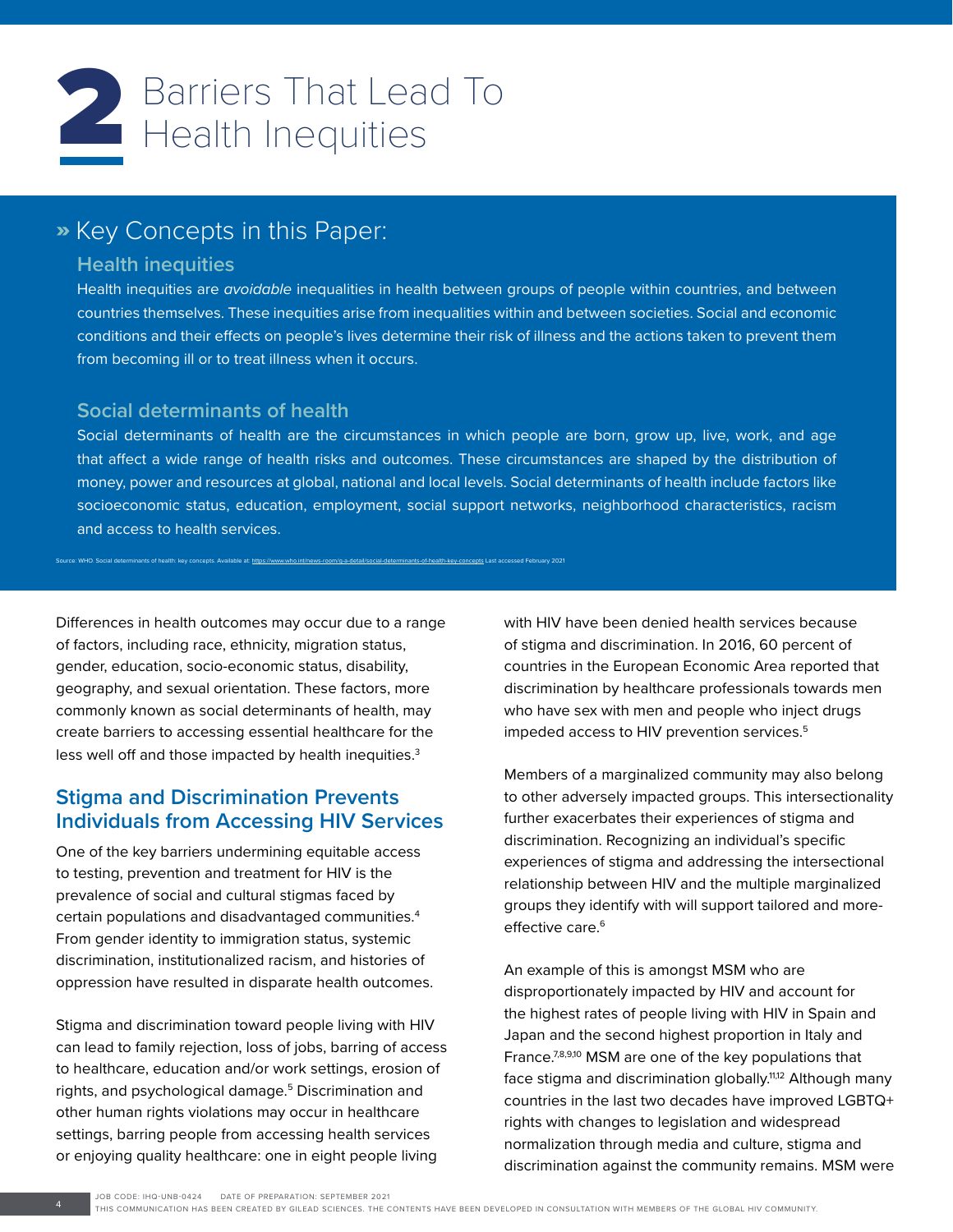heavily impacted by the emergence of HIV in the 1980s, when MSM and HIV-related stigma was widespread, and this problematic stigma still exists today. Adding to this, the conservative and traditional nature of certain countries or communities driving LGBTQ+ people to hide their sexuality. The fear of stigmatization can make them less able and willing to access HIV testing services.

## **Systemic Racism Drives Racial and Ethnic Inequities in HIV**

Racial and ethnic health disparities have been well documented and discussed and continue to pose enduring barriers to ending the HIV epidemic.13 Societal stigma due to race and ethnicity is associated with racial and ethnic disparities in HIV outcomes, via its manifestations at different levels, are including:

- Residential segregation, an ongoing legacy of deeprooted, systemic racism.
- A history of trauma, such as slavery, oppression, displacement, and land loss, has also left an ongoing effect on the health and psychological wellbeing of racial and ethnic minorities.
- A history of unethical medical experimentation on racial and ethnic minorities and distrust in healthcare professionals as a result.14

A study showed that Black African people living with HIV in the UK were 30 percent less likely to be in care than white people living with HIV. For those who were virally suppressed, Black Africans had an 85 percent greater chance of viral rebound than white people living with HIV. The study concluded that Black and minority ethnic groups may need additional support to stay engaged in care and on the most optimal treatment to maintain viral suppression.<sup>15</sup>

An examination of how systemic racism currently presents itself in the United States is also helpful in illustrating how racial and minority ethnic communities are disproportionally impacted by HIV. Black Americans comprise 42 percent of people living with HIV, despite representing only 13 percent of the national population. Some intersectional sub-groups within groups of Black Americans are especially at-risk, including Black gay and bisexual men, who accounted for 26 percent of all new HIV diagnoses in the U.S. in 2017.16

In 2017, HIV was the seventh leading cause of death for Black women aged 25-44, but 18th for a white woman in the same age cohort.<sup>17</sup> The likelihood of a white woman being diagnosed with HIV in her lifetime is one in 941, whereas for a Black woman, it is one in 54.18 Around 14 percent of transgender women in the U.S. are estimated to be living with HIV.<sup>19</sup> In one study where 51 percent of the participants were Black transgender women, 44 percent of the Black transgender women were living with HIV.<sup>19</sup>

Other ethnic communities disproportionately affected by HIV include the Hispanic/Latinx community within the U.S., who experience a threefold rate of HIV infection in comparison to white Americans.18 These racial and ethnic inequities have resulted in long-standing and significant disparities in HIV prevention, care and treatment, and corresponding health outcomes. Among people living with HIV in the U.S., in 2017, only 59.5 percent of Black people and 63.7 percent of Hispanic/Latinx people were virally suppressed compared to 70.7 percent of white people living with HIV.20

According to a 2017 study, in the U.S., racial and ethnic disparities are also present in the uptake of PrEP as an HIV prevention measure, too: with only 55 percent of Black MSM using PrEP compared to 62 percent of Hispanic MSM and 68 percent of white MSM. White MSM are significantly more likely to report PrEP awareness, usage and discuss it with a healthcare provider than Black and Hispanic MSM, as well as having health insurance to access a prescription.<sup>21</sup>

Effective action to eliminating these racial/ethnic disparities in HIV requires intergovernmental collaboration to dismantle barriers to HIV testing and care, and to increase access to HIV prevention and innovative treatments.

Among people living with HIV in the U.S., in 2017, only 59.5 percent of Black people and 63.7 percent of Hispanic/Latinx people were virally suppressed compared to 70.7 percent of white people living with HIV.<sup>20</sup>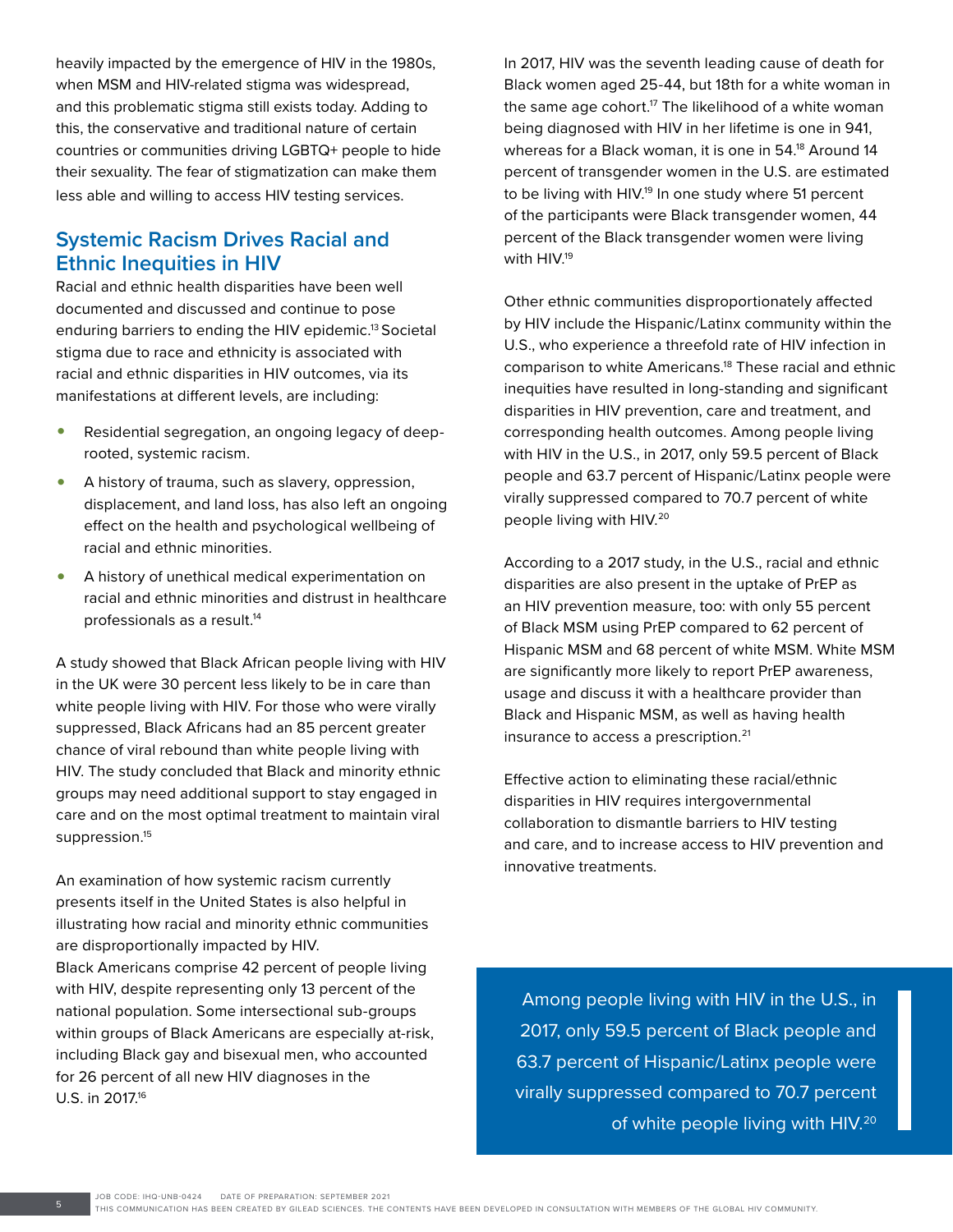## **Gender Inequity Leads to Worse Health Outcomes**

Barriers related to gender must be addressed to reach and serve marginalized communities. Globally, AIDSrelated illnesses are the leading cause of mortality in women aged 15-49 and in 2019, 48 percent of new HIV infections were among women and girls.<sup>22,23</sup> Women are disproportionately impacted by HIV. This can be due to a range of factors because of their unequal cultural, social, and economic status in society, such as:

- A lack of access to education and economic security.
- High prevalence of gender-based violence and intimate partner violence.
- Discriminatory laws that disenfranchise and disempower women.
- Limited research into understanding transmission and disproportionate lack of representation of women in clinical trials.<sup>2,24,25</sup>

In some countries, women experience a lack of access to education due to their gender, with 60 percent of girls in the least developed countries in the world unable to attend secondary school. Research shows a direct correlation between lower rates of education within girls and higher rates of HIV risk, with uneducated girls twice as likely to acquire HIV as those who attended school. A study in Botswana reported that with every additional year of school that a girl completes, this reduces her risk of HIV infection by 11.6 percent, which may suggest a correlation between education and reduced HIV risk. Higher rates of education among women and young girls are linked to better health outcomes, due to delayed childbearing, safer births and abortions, lower rates of unintended pregnancies and the chance they may not be able to support their children financially, and lower rates of sexually transmitted diseases (including HIV).<sup>24</sup>

Lack of access to education for women can be a contributing factor for poverty and economic insecurity – poorer women then may have limited financial options, which may lead to them adopting behaviors that put them at higher risk of HIV infection, such as intergenerational and transaction sex, sex work, early marriage, and relationships that expose them to genderbased violence and abuse. Poorer and less-educated women are less knowledgeable about HIV risks (and thus less able to access HIV prevention and care options) and less able to adopt HIV risk-reducing behaviors.24

One in three women will experience physical or sexual violence from a partner or sexual violence from a nonpartner in their lifetime. This shocking rate is even higher among conflict settings and refugee populations, increasing to seven out of ten women. In countries with high rates of HIV infection, women who experience intimate partner violence are 50 percent more likely to acquire HIV than women who do not, as they are less likely to have control over sexual decision-making and are more likely to experience substance abuse and mental health issues. In East and Southern Africa, intimate partner violence has been noted as a driver of HIV transmission. Women who have yet to disclose their HIV status to their partners may feel less willing to access HIV care services, for fear that disclosure of their HIV status may lead to domestic violence from their partners. This lack of privacy can lead to a lack of access to any HIV medication or lack of adherence to medication. In Brazil, 98 percent of women living with HIV reported having experienced gender-based violence.<sup>24</sup>

A 2016 study compiling data from 387 separate studies from 1994-2011 concluded that with less than a quarter (23 percent) of participants in over 387 separate clinical trials having included women. Key barriers that limit women's participation in studies reflect a lot of the gender inequities discussed above, including lack of access to education, challenges related to sexual decision-making, lack of understanding around clinical trials, family and caregiving responsibilities and limited time availability, safety concerns in relation to unborn children and other factors.26

It is crucial that discriminatory policies against women are abolished and policies that promote access to education for women are developed to help increase representation of women in key clinical trials related to HIV prevention, treatment, and cure.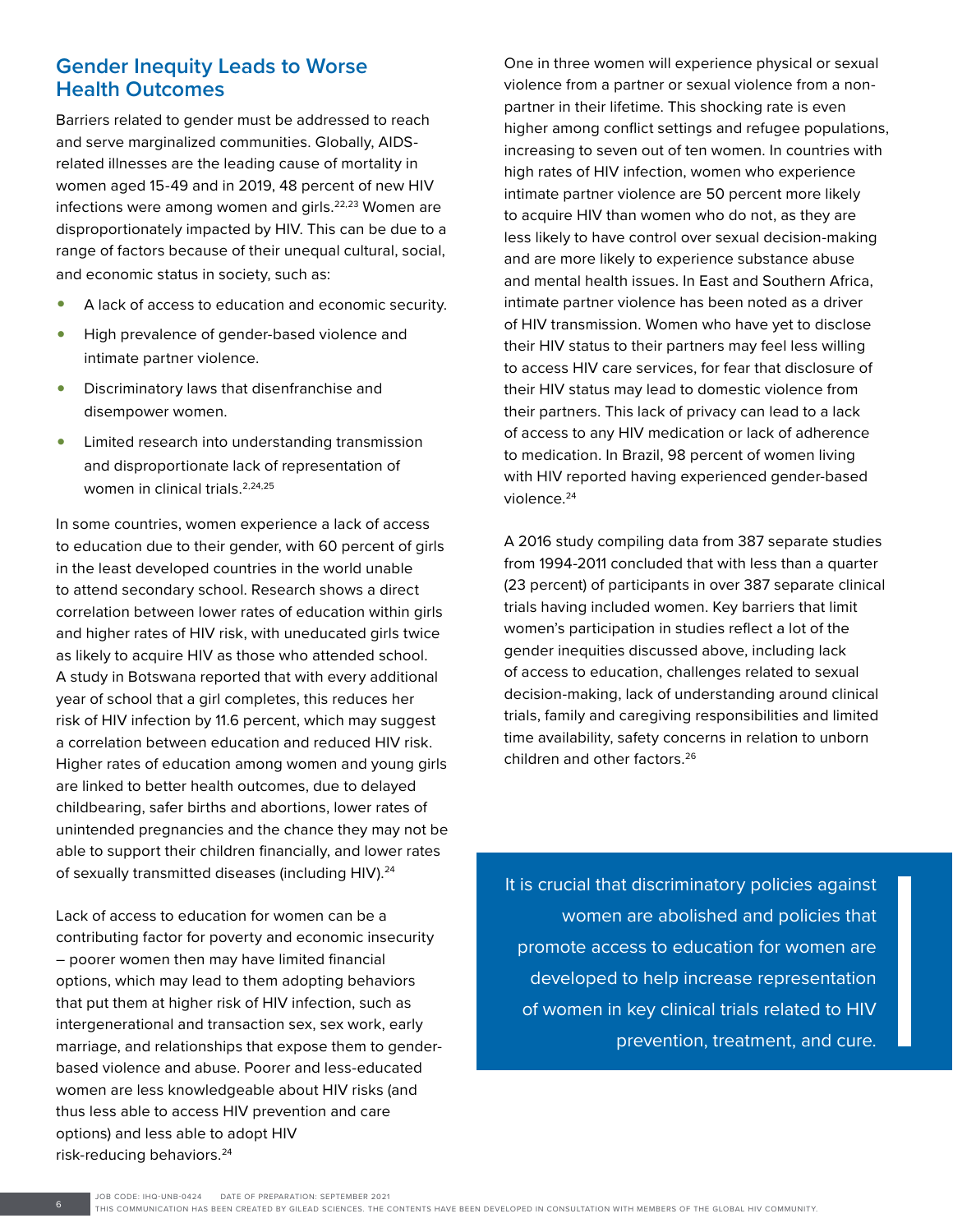## **Transgender Discrimination Leads to Worse Outcomes**

Barriers to HIV prevention, treatment and care include social exclusion, lack of recognition of gender identity, lack of access to healthcare systems (including ART), punitive laws, violence, and transphobia.<sup>27</sup>

Transgender people are 49 times more likely to be living with HIV than the general population.<sup>28</sup> In the U.S., it is estimated that 18.8 percent of transgender women are living with HIV due to multiple factors, including gender identity-related stigma, unstable housing conditions, limited employment options and high-risk behaviors such as sex work, among others.<sup>29</sup>

There are additional, intersectional concerns. Transgender people – particularly transgender youth from minority communities – are at increased risk of contracting HIV. Approximately seven percent of white transgender women have HIV in the U.S.<sup>30</sup> While this figure is substantially higher than the general population, it is slightly more than one-quarter the rate of Latina transgender women. An estimated 44 percent of Black transgender women in the U.S. are estimated to be HIV positive.19 Even as the U.S. continues to see declines in new HIV diagnoses, numbers among transgender youth continue to increase.<sup>31</sup>

Transgender and intersex people in Germany have reported discrimination by medical staff who have failed to recognize their gender or gender identity. Prejudice and a lack of expertise among medical staff are cited by intersex people as reasons for delaying or failing to seek medical services.32

## **Poverty and Economic Insecurity Creates Barriers to Accessing HIV Services and Care**

There is a clear relationship between economic instability and other barriers to improved HIV outcomes due to the interplay between the socioeconomics of poverty, race, mobility, and access to affordable healthcare.33,34,35,36 Poverty and financial insecurity can impact a person's ability to access or afford healthcare services, including preventative HIV care and treatment, and represents a significant structural barrier that drives higher rates of HIV within these communities.

In Nigeria, a 2017 study examining the link between wealth socioeconomic factors and HIV-related knowledge found wealthier individuals were less than half as likely to have low HIV-related knowledge. Related socioeconomic factors like lower literacy levels were also shown to correlate with low HIV-related knowledge. Knowing the role education plays in HIV prevention, this suggests the need to implement evidence-based interventions to reach these individuals and potentially reduce HIV transmission.<sup>37</sup>

Resistance to Medicaid (U.S. federal and state-level health insurance program) expansion in the South is a key barrier to ending the HIV epidemic in the U.S. In some Southern states, people living with HIV had death rates that were three times higher than people living with HIV in other states.<sup>38</sup> In 2018, almost half (48 percent) of all deaths from AIDS-related illnesses were among people living with HIV in Southern states, compared to just 22.3 percent in the Northeast, 17.6 percent in the West and 12.5 percent in the Midwest. Twelve states, largely in the South, are refusing federal funding for Medicaid expansion and leaving many people with HIV lacking access to adequate health coverage, and in turn, affordable healthcare. In contrast, only five percent of people living with HIV are left uninsured in states that have implemented the Medicaid expansion, whilst 19 percent of people living with HIV are still uninsured in states without the expansion.<sup>39</sup>

Even in countries with universal healthcare coverage, policies that impact coverage and reimbursement of HIV medicines have a significant impact on patient and public health outcomes. In Japan, for example, 83 percent of people diagnosed with HIV are on treatment.10 Whilst global guidelines recommend starting HIV treatment as soon as possible after diagnosis, the Japanese healthcare system currently incentivizes HIV patients to wait until their CD4 count drops below 500 to qualify for a disability certification card under the Japanese Law for the Welfare of People with Physical Disabilities, which entitles patients to additional financial support from the government for costs related to their HIV care.40 The incentive for people living with HIV to wait to initiate HIV treatment until their CD4 levels fall below 500 may put them at greater risk of negative health outcomes and may increase the risk of HIV transmission.<sup>41</sup>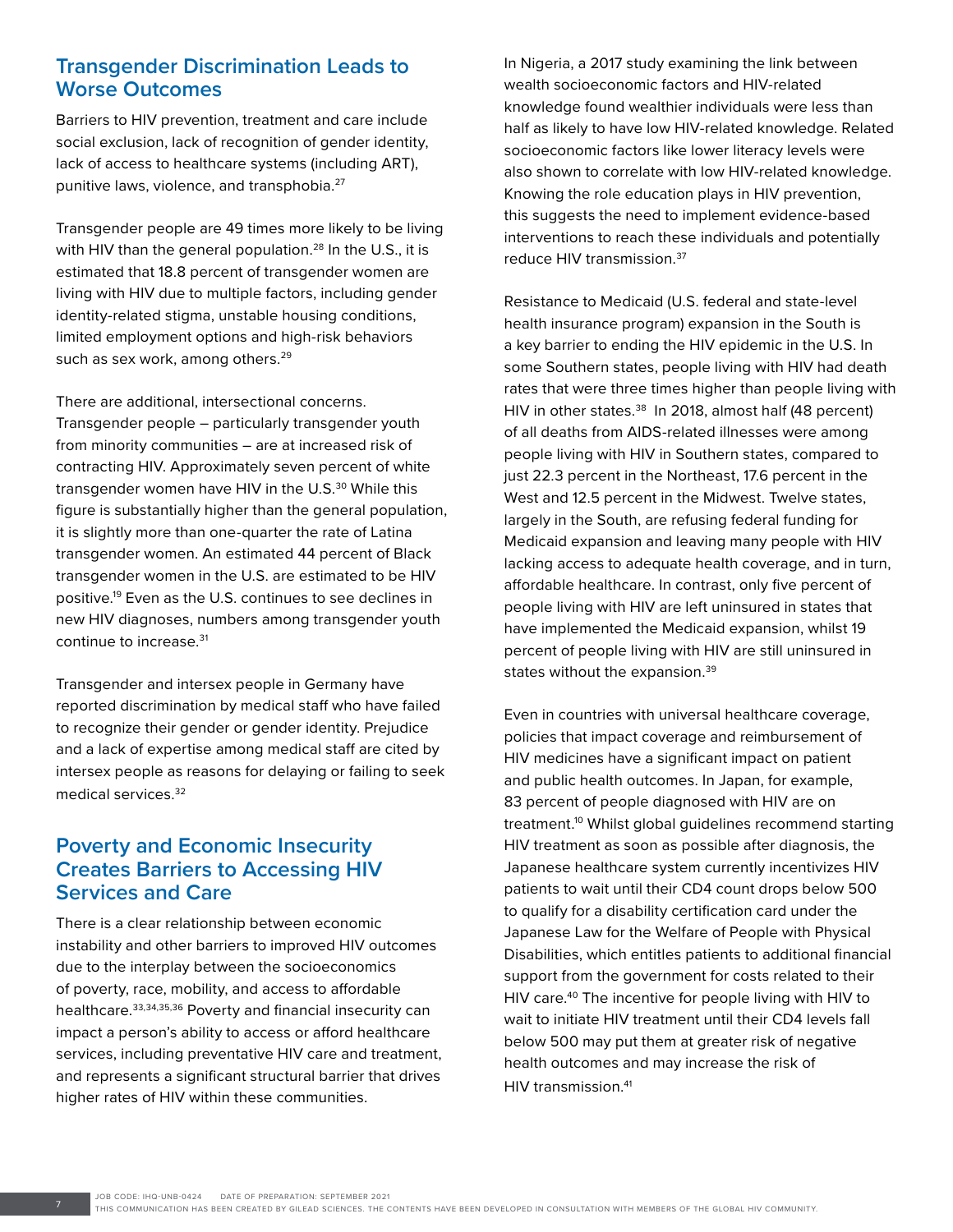## **Immigration Status Poses a Barrier to Accessing HIV Services**

Migrants often face significant structural barriers to HIV prevention, testing and care, as well as widespread exclusion from healthcare and compromised social mobility. Individuals with uncertain immigration statuses and refugees tend to present with the poorest health outcomes, as their immigration status may prevent them from accessing health services provided by governments for their citizens. For those living with HIV, there are still 38 countries around the world that have a ban on their entry, staying or residency.<sup>12</sup>

Cultural and language discordance with healthcare professionals and education can contribute to migrants' lack of understanding of treatment programs, the healthcare system and their healthcare rights can exacerbate social exclusion, compromising their health in regard to HIV.42,43 Consequently, migrants are less likely to get tested for HIV and are more likely to have poorer adherence to treatment due to a lack of support and finances, and/or a lack of adequate health information to understand and manage their HIV.44,45

In Europe, the number of migrants living with HIV is disproportionately high in comparison to other key communities and continues to be a consistent epidemic.46 In 2019, it was estimated that 44 percent of the new HIV infections in Europe were among migrants.<sup>47</sup> There is an assumption that migrants are more likely to acquire HIV prior to migrating, however, studies show that actually this is not the case, as the following country-specific examples show based on data reported:

- Some studies show that as many as 62 percent of HIV infections amongst migrants are acquired post-migration, with the highest rates among Black Caribbean gay, bisexual, and other MSM in the UK.48,49
- In France, the disparity of HIV prevalence amongst migrants is disproportionate, particularly for people who are of sub-Saharan origin.<sup>50</sup>
- There is a similar trend in Italy meaning that despite an overall decrease in new HIV diagnoses, new HIV diagnoses among migrants have increased from 11 percent in 1992 to 29.7 percent in 2018.<sup>51</sup>
- In Germany, undocumented and uninsured migrants (those who have not applied for asylum or refugee status, or whose applications have been rejected) currently lack access to healthcare, including access to any HIV treatment.<sup>52</sup>

Furthermore, looking at the intersectionality between immigration status and sexuality, whilst new HIV diagnoses among heterosexual migrants have almost halved over the last decade, diagnoses among migrant MSM increased between 2008-2015.<sup>53</sup>

JOB CODE: IHQ-UNB-0424 DATE OF PREPARATION: SEPTEMBER 2021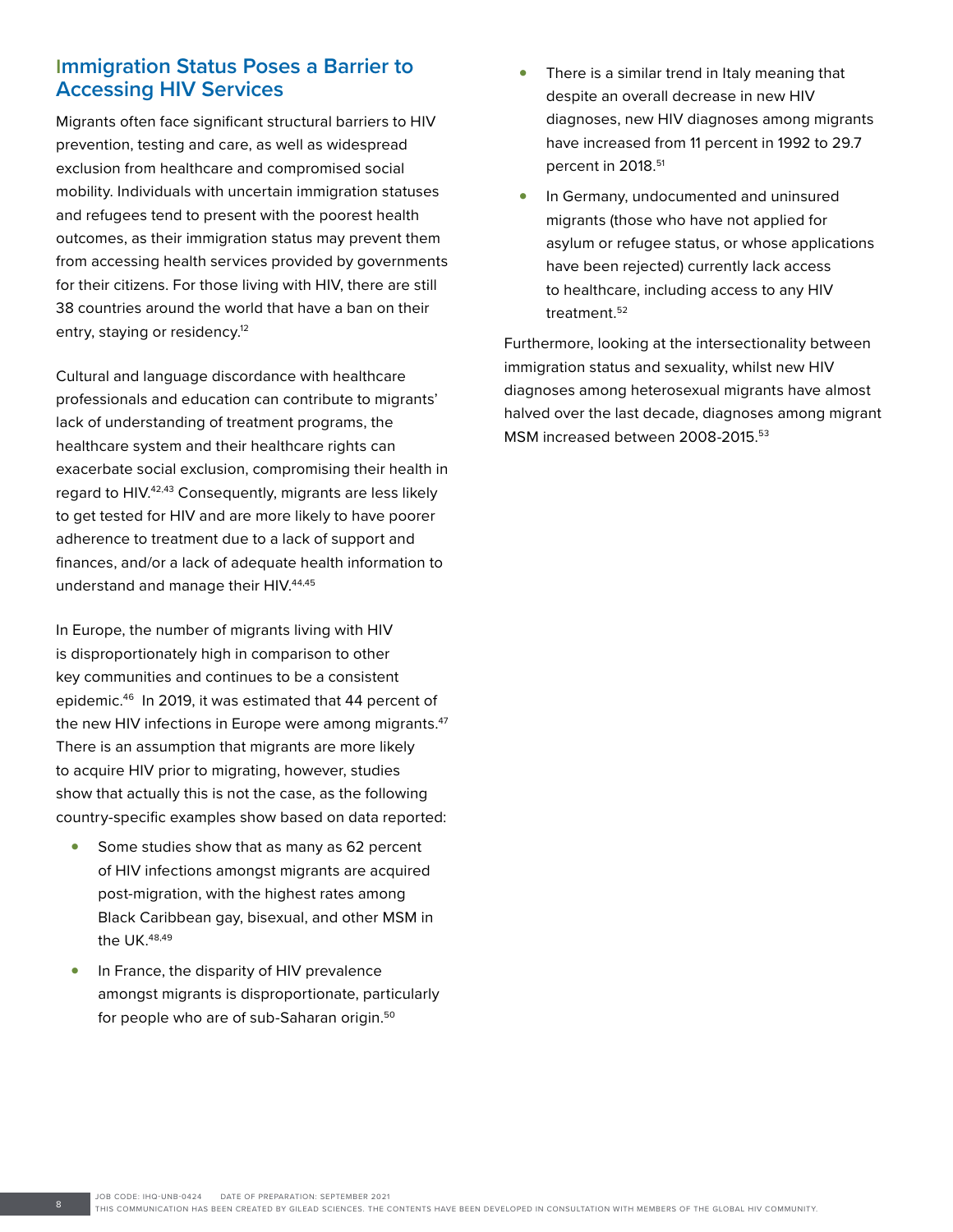## **Criminalization Poses a Barrier to Accessing HIV Services**

Many people living with HIV face additional challenges in receiving testing and treatment (and often live-saving health services) because of human rights-related barriers, such as discriminatory laws that criminalize HIV status, gender identity, sexual orientation and conduct.<sup>54</sup> This prevents people living with HIV from seeking HIV testing or treatment services and intensifies HIV-related stigma and discrimination.

Additionally, in many countries around the world, there are still laws that criminalize homosexuality and homosexual behavior, which have contributed to "a cycle of stigma, homonegativity and discrimination" undermining awareness of and access to HIV testing, prevention, and care.<sup>55</sup> In these countries, criminalization disincentivizes high-risk individuals from learning their HIV status and dramatically reduces treatment options available to them. One in four MSM across the African diaspora in the Caribbean and in African countries that criminalize same-sex intercourse are estimated to be HIV positive, compared to one in 15 in countries that do not.<sup>56</sup>

This pattern is also reflected across other communities that are at increased risk of HIV, particularly sex workers and intravenous drug users in places that criminalize sex work and/or drug use.<sup>57</sup> Criminalization policies inhibit the ability of governments and nonprofits to mount an effective response to the HIV epidemic by reducing the ability to openly discuss and address issues related to HIV in an inclusive and non-stigmatizing way.<sup>54</sup>

## **Access to Stable Housing is a Key Driver of HIV Outcomes**

Among the many social determinants of health, poverty and specifically housing insecurity have significant negative impacts on HIV-related risk and outcomes.58 People who are homeless or unstably housed are up to 16 times more likely to acquire HIV than those who have a stable place to live.<sup>59</sup>

People experiencing homelessness or housing insecurity tend to have limited access to HIV testing, prevention and treatment services and are at increased risk for HIV and poorer HIV-related health outcomes. They also experience higher rates of mental health conditions, economic and food insecurity, and substance abuse, all of which compound a lack of treatment and care options. Stigma against homeless people also makes it tougher for homeless people living with HIV to access medical and mental health services. In particular, homeless mothers living with HIV, have been found to deprioritize their healthcare needs for their children's needs.<sup>60</sup>

Individuals who are experiencing homelessness or housing insecurity are often less able to manage viral load.59 A group of researchers in Canada found that eliminating homelessness and implementing housing interventions (including supportive housing placement and intensive case management for chronically ill homeless people with HIV) would increase viral suppression levels for the study group from 22 percent to an estimated 40.1 percent.<sup>60</sup>

Stigma against homeless people also makes it tougher for homeless people living with HIV to access medical and mental health services. In particular, homeless mothers living with HIV, have been found to deprioritize their healthcare needs for their children's needs.<sup>60</sup>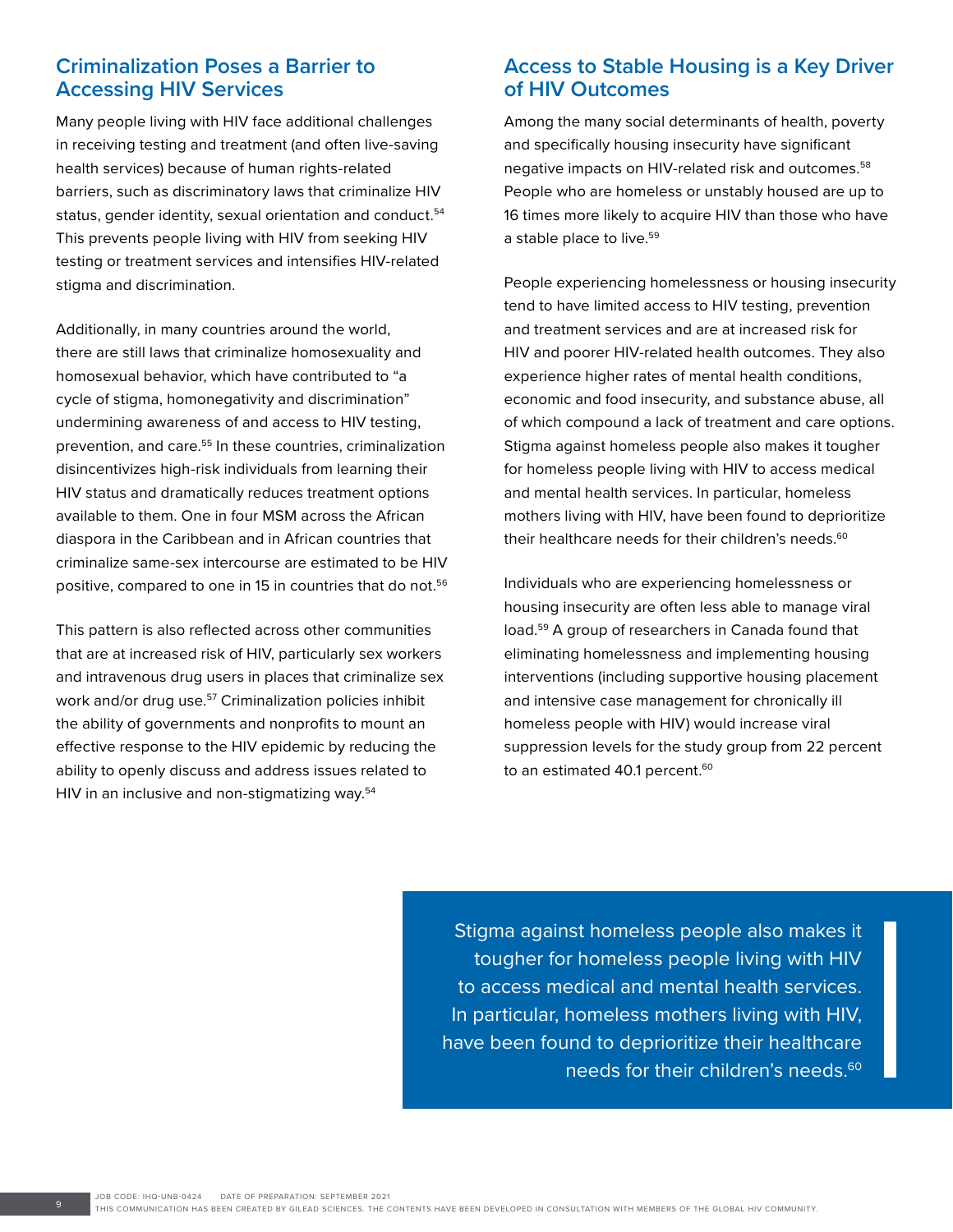## Recommended Principles For<br>3 Policymakers To Adopt For HIV Policies

## **Develop Inclusive Policies**

Effective health policies in HIV that tackle embedded health inequities need to be inclusive, practical, and holistic. To deliver on the UN goals towards ending the HIV epidemic by 2030, countries must consider where and how entry into their health systems can be blocked for certain populations and seek to remove those barriers. HIV is a chronic disease, as such those who are most impacted by HIV must be included throughout the HIV policy decision-making process.

Inclusive policies must consider the full range of practical challenges facing the impacted groups to be effective. Recognizing this is challenging for any one organization or government. Effective partnerships with organizations led by and for people living with HIV, key populations, and other relevant groups must be formed. By including the people and communities affected by HIV policy, governments can help ensure that barriers to accessing care are not perpetuated and funding is used to support the most effective programs. This includes underserved populations who don't always receive the optimal care they deserve; their inclusion in HIV policy decision making is necessary to ensure their challenges are reflected.

## **Bring Decision-Making Closer to Communities**

While national-level government solutions are critical, effectively reaching disproportionately impacted communities will require working with sub-national stakeholders in joint efforts to meet the unmet needs of PLWH and people at risk for HIV. Effective testing, prevention, treatment, and care can be encouraged by bringing services and policymaking closer to the individual through differentiated national, regional, local and community HIV responses.

## The Federal Initiative to Address HIV/AIDS in Canada

#### **Action**

The Federal Initiative – a partnership between the Public Health Agency of Canada, Health Canada, the Canadian Institutes of Health Research and Correctional Service Canada – provides funding for prevention and support programs reaching key priority populations, in addition to research, surveillance, public awareness and evaluation.

#### **Outcome**

The initiative will collaborate with other federal government departments, provincial and territorial governments, non-governmental organizations, researchers, public health and health care professionals and people living with and vulnerable to HIV/AIDS in five areas of federal action: program and policy interventions; knowledge development; communications and social marketing; coordination, planning, evaluation, and reporting; and global engagement

Through the initiative, funded HIV service programs drew upon over 11,300 individuals belonging to priority populations to serve in various service delivery capacities within the projects themselves. Activities devised to reach priority populations and targets, e.g. workshops, community programs and presentations, were reported to have reached over 346,000 individuals funding from the initiative

Sources: Government of Canada 2012, Federal Initiative to Address HIV/AIDS in Canada. <u>[https://](https://www.canada.ca/en/public-health/services/hiv-aids/federal-initiative-address-hiv-aids-canada.html )</u><br>[www.canada.ca/en/public-health/services/hiv-aids/federal-initiative-address-hiv-aids-canada.html](https://www.canada.ca/en/public-health/services/hiv-aids/federal-initiative-address-hiv-aids-canada.html ) www.canada.ca/en/public-health<br>Last accessed September 2021.

Pacific AIDS Network 2014. Federal Initiative to address HIV/AIDS in Canada. Grants and<br>Contributions Performance Measurement Report – 2013-2014. Last accessed via <u>https://</u><br>pacificaidsnetwork.org/files/2016/02/2013-14-HI <u>pacificaldshetwo</u><br>September 2021

JOB CODE: IHQ-UNB-0424 DATE OF PREPARATION: SEPTEMBER 2021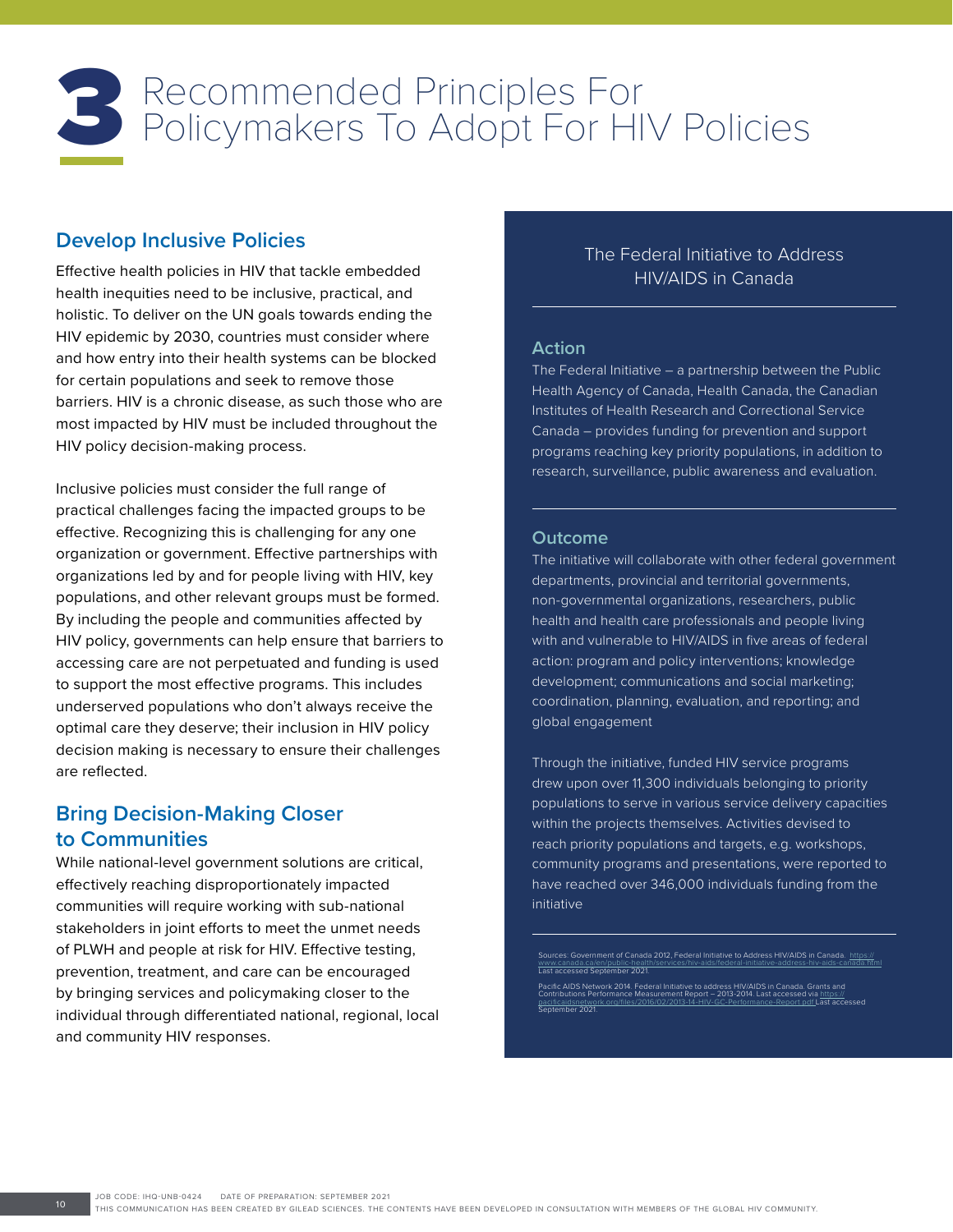Alongside public health, clinical and governmental stakeholders, communities (which include key communities and marginalized populations) play a critical role in addressing the HIV epidemic.<sup>61</sup> Crossfunctional community forces can help identify obstacles and analyse progress both at a population and a regional level to reach vulnerable populations.<sup>62</sup> This is particularly important for harder-to-reach populations who, for a variety of local and regional reasons, rarely if ever, interact with formal healthcare systems.

A key feature of Germany's national HIV response is its close collaboration working with non-governmental and community organizations, as the national government acknowledges that marginalized and harder-to-reach communities may be reluctant to or are unable to access state-run services. Germany has formed relationships and collaborated with key community groups, such as the Deutsche AIDS-Hilfe, to deliver HIV services to people living with HIV and provide interventions in awareness, prevention, and testing those at high risk of HIV infection.<sup>52</sup>

It is also important to note that community-based organizations may not have dedicated resources to evaluate the effectiveness of their activities in providing high quality HIV services to PLWH and people at risk of HIV.<sup>63</sup> In Canada, evidence suggests that many community-based HIV prevention programs were effective in this regard, having saved the healthcare system \$6.5 billion CAD since the 1980s. For every \$1 invested, the prevention program was estimated to save around \$5 in treatment costs.<sup>64</sup> However, there is limited research on the effectiveness of outcomes from community-based HIV programs. In addition to the need for government funding of HIV services, additional partnership with community-based organizations should focus on the transparency and evaluation of the effectiveness on the delivery of these organizations' programs for PLWH and people at risk of HIV.

## **Collect Data on Communities Disproportionately Impacted by HIV**

Data collection that can be disaggregated by key population is essential in understanding the impact of HIV on different communities and regions. Through data collection, nations can track trends in new HIV infections and HIV prevalence in particular populations and monitor and assess the outcomes of HIV policies and programs.

Without this data it is impossible to establish national indicators and success targets focused on reducing health disparities.

Constantly monitoring and analyzing data has played a key role in tracking how the epidemic is being impacted by interventions.<sup>65,66</sup> In order to stay on track, it is essential to accurately measure progress on the path to 95-95-95.67 Measuring success and progress against these targets creates accountability and pressure on governments to demonstrate progress against HIV.<sup>68</sup>

Capturing accurate data for key populations and vulnerable groups should be prioritized by national HIV surveillance activities. Less than half of countries have HIV testing data for people who inject drugs and less than a third have testing data for sex workers and prisoners.69 Very few countries are able to report data on HIV testing rates among migrants.<sup>70</sup> Increased focus on delivering timely, accurate data on key HIV indicators across key communities will support increased focus on supporting these groups.

## Fast-Track Cities (FTC)

#### **Action**

The FTC initiative includes a web portal that allows cities to report data on their progress against their targets. The International Association of Providers of AIDS Care (IAPAC) supports local health department data surveillance through data generation, monitoring and reporting.

#### **Outcome**

In 2014, 26 cities signed up to the initiative; five years later, more than 300 cities have signed up with many reaching their 90-90-90 targets.

Since signing up, Nairobi has cited 100 percent of their PLWH are on treatment, crediting the success to better data gathering and identifying the needs of key populations and youth living in informal settlements

Since signing up, Nairobi has cited 100 percent of their PLWH are on treatment, crediting the success to better data gathering and identifying the needs of key populations and youth living in informal settlements.

UNAIDS. Five years on: 300 Fast-Track Cities come together. Available at: https://www.unaid g/en/resources/presscentre/teaturestories/2019/sej<br>.ies-come-together **Last accessed September 2021**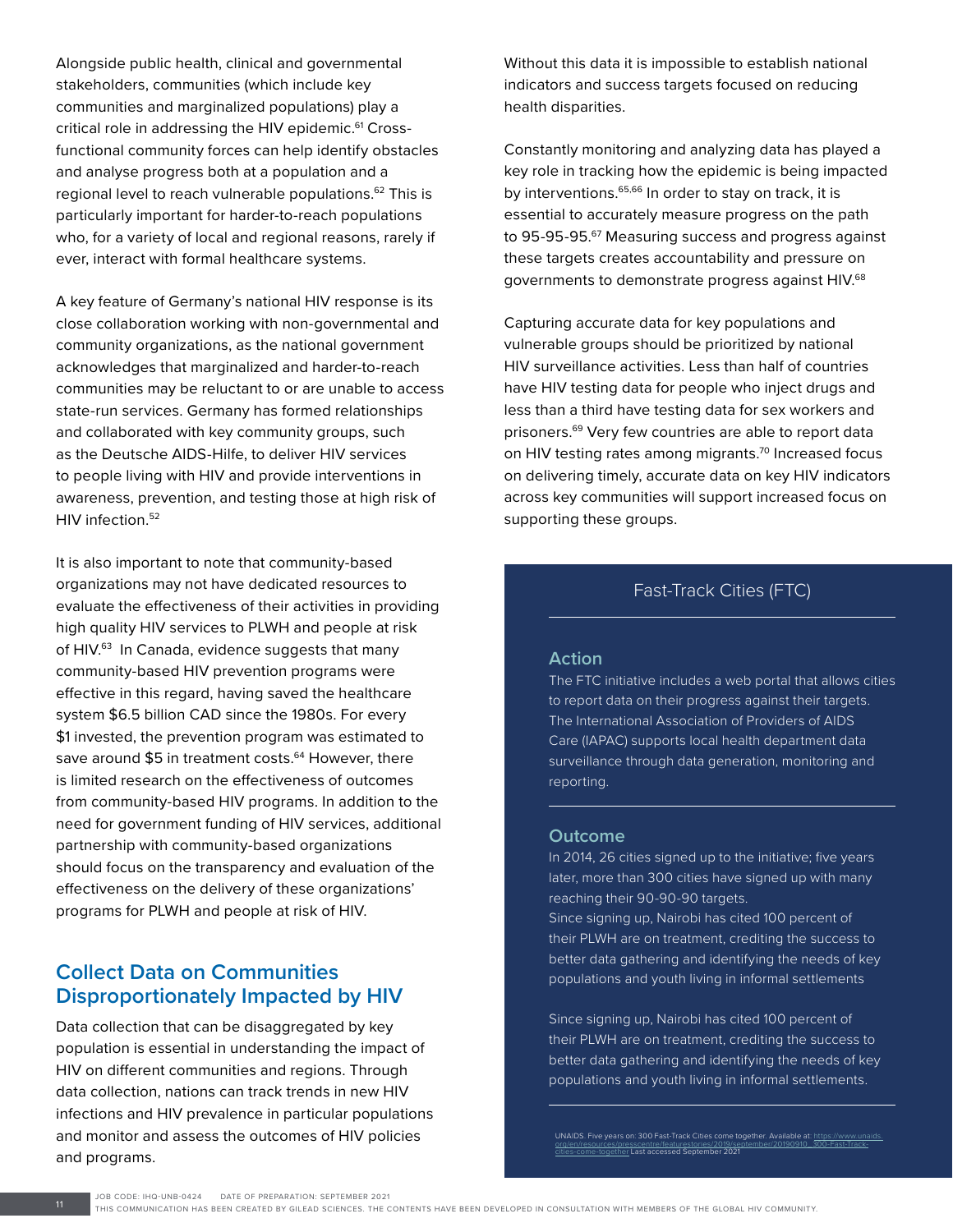Disaggregating data by key populations is critical to fully exposing the health inequities that remain in HIV and supporting targeted investments to the populations who need them the most. Public Health England (PHE) provides annual comparative data on key populations and provides an update on UNAIDS targets such as 90-90-90. To monitor progress in addressing HIV disparities, the U.S. HIV National Strategic Plan 2021-2025 has established specific targets for viral suppression for priority populations disproportionately affected by HIV, including gay, bisexual, and other men who have sex with men, in particular Black, Latino, and American Indian/Alaska Native men; Black women; transgender women; youth aged 13-24 years; and people who inject drugs.<sup>71</sup>

The impact of HIV on key populations must be understood so that effective policy interventions can be deployed to address these health inequities. By collecting and disseminating data and information on barriers to access and drivers of worse health outcomes for specific communities, governments and organizations can prioritize and target HIV funding and establish strategies to make real progress on ending the HIV epidemic for all citizens.

For many marginalized communities, one of the main concerns around seeking testing or care is fear of reprisals, either social or from the government. In many cases, this can be related to existing legal punishments in a particular country, either related to perceived risk factors for HIV or unrelated concerns (such as migrant status). More broadly, privacy is critical to protect, given the potential legal, social, familial, and other ramifications of a positive HIV diagnosis.72

The most effective way to combat these concerns is to bifurcate the collection of data around HIV status and other individual data, especially immigration and citizenship status. This will ensure that all people, but particularly those from vulnerable communities, can get the testing and treatment they need regardless of other determinants of health.

## **Ensure Continuity between Governments to Support Long-term Change**

As much as possible, it's critical for countries' governments to make long-term policy commitments surrounding HIV research, testing, prevention, and treatment. Planning policy should be designed to ensure agility and continuity between governments following elections, aligned to national stakeholder priorities. Agility is important to support with responding in a timely manner to sudden public health crises.

Funding for healthcare and other long-term policy commitments relies on year-over-year sustainability and consistent policy aligned to national stakeholder priorities. Short-term election cycles make it difficult to balance the tradeoffs between the present and future and create dangerous incentives to deprioritize longterm considerations such as health care planning. $73$ In order to consistently provide positive outcomes for those who are living with HIV and at risk of HIV infection, governments should prioritize funding that is not changed or constrained based on political forces.

#### UK HIV Commission's Final Report and Commission

#### **Action**

The HIV Commission's Final Report and Recommendations were published in 2020, setting a new goal to eradicate HIV transmission in England by 2030.

The report recognizes that sustained political leadership is an essential part to efforts to end HIV transmissions. The Secretary of State for Health and Social Care in the UK has committed to these goals..

#### **Outcome**

This commitment has facilitated stakeholder engagement across the health system.

Cabinet Office and Department of Health and Social Care (DHSC) have signed up to be accountable for meeting the 2030 goals.

The Minister must give an annual report to parliament on progress towards goals, 80 percent by 2025 and 100 percent by 2030.

The UK DHSC will use these new recommendations to build out the nation's sexual health strategy (which includes a section on managing the HIV epidemic)

Source: UNAIDS. Five years on: 300 Fast-Track Cities come together. Available at: htt unaids.org/en/resources/presscentre/featurestories/2019/september/20190910\_300-Fast-Track-<br><u>[cities-come-together](https://www. unaids.org/en/resources/presscentre/featurestories/2019/september/20190910_300-Fast-Track-cities-come-together)</u> L**ast accessed September 2021**.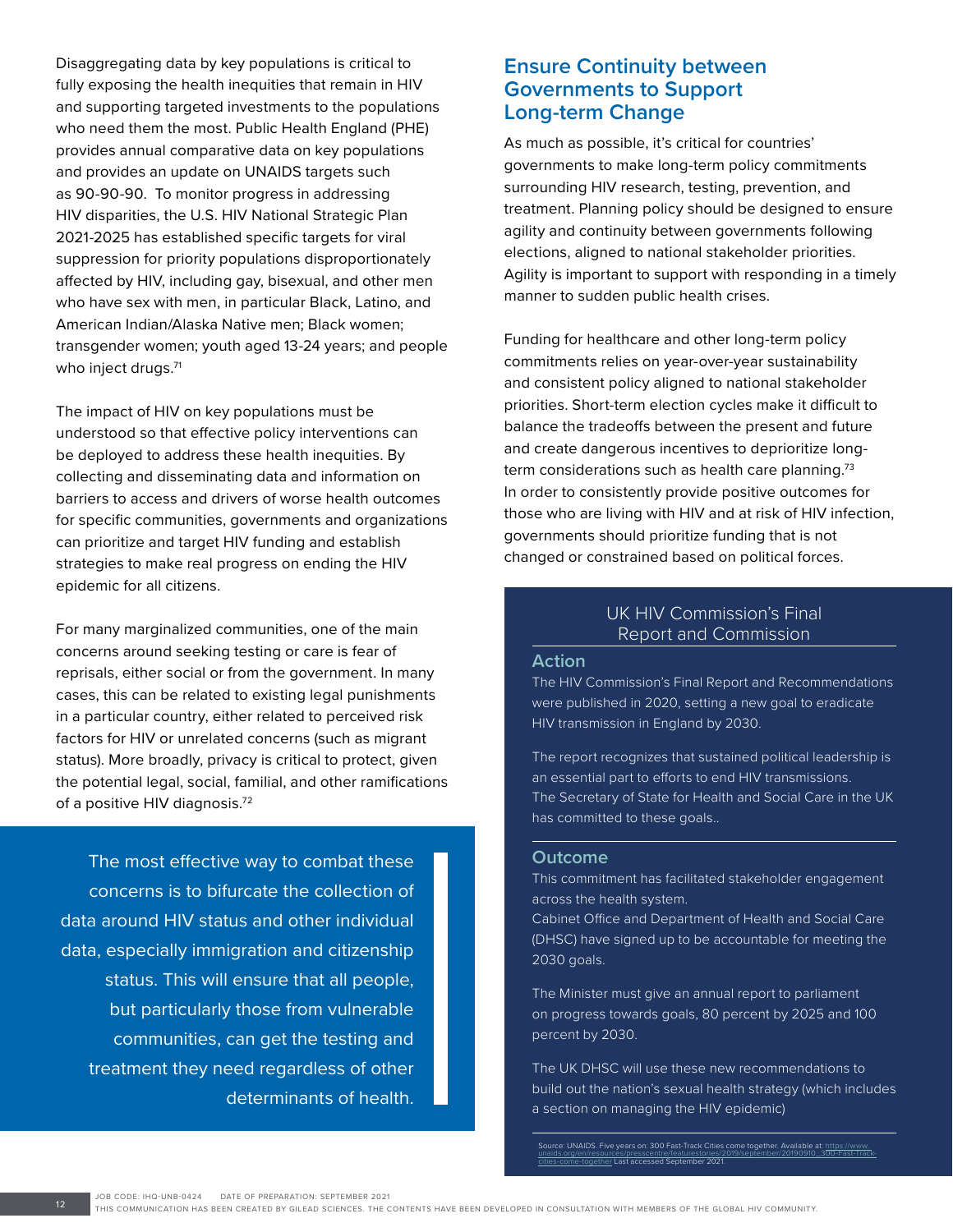## **Establish Equal Access to HIV Services by Abolishing Discriminatory Policies**

National and local jurisdictions should eliminate laws that criminalize HIV exposure and transmission, as well as sexual and gender identity. In particular, decriminalizing same-sex intercourse should be a key focus in the 78 countries where MSM still face legal consequences.<sup>56</sup>

By creating stigmas around certain people and communities, these policies pose additional barriers for those who need care. Governments that embrace aspects of decriminalization related to behaviors that put people at an increased risk of becoming HIV positive have had noted benefits.

A study from 2017 found that in over 27 European countries, countries that have legalized aspects of sex work have a lower prevalence of sex workers living with HIV than countries that criminalize all aspects of sex work.<sup>74</sup> A separate study from 2014 estimated that the decriminalization and promotion of safe-working environments for sex workers could help to avert 33 to 46 percent of new HIV infections in sex workers and their clients over a decade, through effects on lessening violence against sex workers and safer co-operation with the police force.<sup>75</sup>

## **Advance Policies and Programs that Address Socioeconomic Barriers**

It is critical to recognize that HIV is embedded in social and economic inequity globally, disproportionately affecting those of lower socioeconomic status (SES). Research suggests an individual's SES may affect his or her likelihood of contracting HIV, developing AIDS and eventual mortality compared with people with a higher SES. Furthermore, SES is a key factor in determining the quality of life of people living with HIV. Interestingly, a Uganda study revealed that while lower household wealth increases vulnerability to HIV infection, education reduces it.77

It is clear that SES and HIV risk are directly correlated and that an effective national HIV/AIDS policy must recognize and address the significant role that SES plays in HIV risk and outcomes when developing HIV programs and allocating public health funds to combat HIV. There is a critical need to fund and protect funding for public programs and policies that have been shown to be effective in contributing to public health and improving HIV outcomes, including policies and programs used to increase access to stable housing, which is often a key driver of improved HIV outcomes.<sup>78</sup>

## Spain's National Strategy on Addictions 2017-2024

#### **Action**

The Ministerio De Sanidad, Consumo Y Bienestar Social (Ministry of Health, Consumption and Social Welfare) published a 2017-2024 strategy (the National Strategy on Addictions), which clearly outlines how to support those who inject drugs with specific programs aimed at reducing the rate of HIV transmission and other infectious diseases.

#### **Outcome**

The rate of new HIV infections among people who use drugs in Spain continues to decline, indicating effective harm reduction strategies among this population.

Sources: Soriano et al. 2018. AlDS Clinical Research in Spain—Large HIV Population, Geniality of<br>Doctors, and Missing Opportunities. Viruses. 2018;10:293.<br>Ministerio de Sanidad Servicios Sociales e Igualdad. 2016. Vigilanc KPMG. 2019. Ending the epidemic: An assessment of HIV policy in Spain, and recommendations to<br>improve the lives of those living with and at risk of HIV. Last accessed via [https://assets.kpmg/content/](https://assets.kpmg/content/dam/kpmg/uk/pdf/2019/03/ending-the-hiv-epidemic-spanish-report.pdf)<br>dam/kpmg/uk/pdf/2019/0

## Ryan White HIV/AIDS Program

#### **Action**

The US Health Resources and Services Administration (HRSA)'s Ryan White Program provides funding for comprehensive HIV care and services for low-income people living with HIV, which includes HIV primary medical care and medications, as well as supportive "wrap-around" services that support engagement in HIV care, including case management, housing support, transportation, nutrition assistance, substance use treatment services, and more.

The program funds grants to states, cities, counties and local community-based organizations to provide comprehensive HIV services to PLWH.

#### **Outcome**

More than half of PLWH in the US receive services through the Program each year.

In 2019, 88.1 percent of Ryan White HIV/AIDS Program users were virally suppressed, which is significantly higher than the national average of 64.7 percent

Source: Health Resources and Services Administration. About the Ryan White HIV/AIDS Program.<br>Available at: h<u>ttps://www.unaids.org/sites/default/files/country/documents/CHN\_2018\_</u><br>[countryreport.pdf](https://www.unaids.org/sites/default/files/country/documents/CHN_2018_ countryreport.pdf) Last accessed September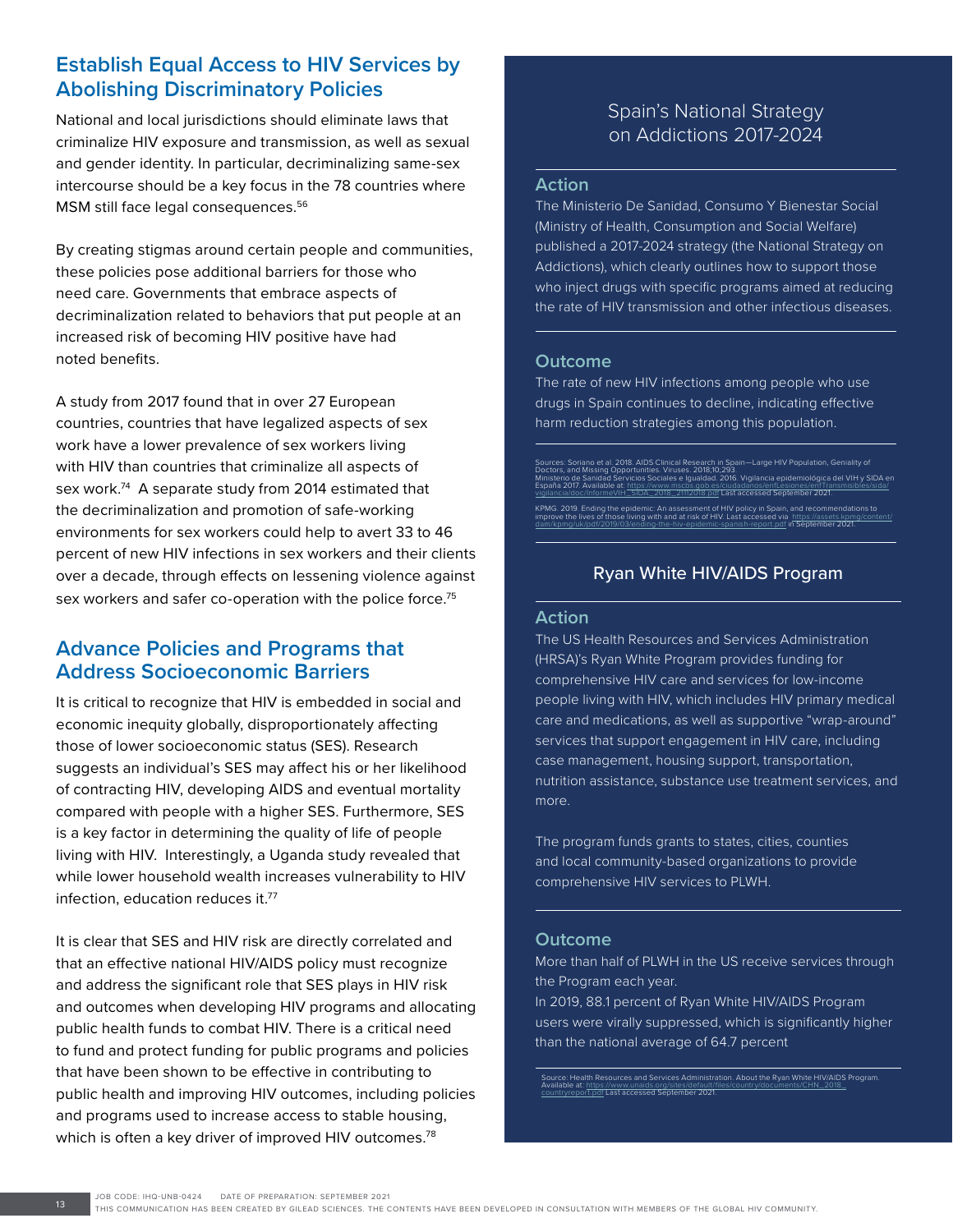## **Expand Access to Testing**

The collective response to COVID-19 has amplified the role of testing and screening in the fight against public health threats. Capitalizing on this wider public awareness to further entrench testing into routine healthcare practice will help reduce the stigma of HIV testing and increase broader testing uptake.

The integration of screening for HIV with other tests, either for bloodborne viruses or infectious diseases, can help increase the number of touchpoints for patients to receive an HIV test as part of other routine healthcare services. This will help break down barriers – including stigma and fear of testing positive  $-$  that are common.<sup>79</sup>

For example, in the UK, 39 percent of all new HIV diagnoses in 2019 were diagnosed late (a reported CD4 count of <350 cells/mm3 within 91 days of diagnosis).80 Another study showed Black African heterosexual men in the UK are disproportionately likely to be diagnosed late.<sup>81</sup> Each year in Japan, 30 percent of new HIV cases were detected after AIDS onset.<sup>82</sup> If HIV testing is widely available and accessible, there should be few if any late HIV diagnoses. Late HIV diagnoses indicate where efforts to increase HIV testing should be targeted.

Many of the lessons and best practices associated with reaching disadvantaged communities are also important when expanding testing. Working with trusted and experienced local organizations to reach individuals can help policymakers and the health community reach the most vulnerable. Achieving UNAIDS goals for testing will require reaching an increased number of people who have limited or no engagement with the mainstream healthcare system.

In Pakistan, increased at-home testing has helped overcome these stigmas. A high percentage of HIV positive individuals in Pakistan are people who inject drugs, particularly men. Drug use is illegal in Pakistan, complicating testing, and treatment. A program to help reach the spouses and children of men who inject drugs was able to improve testing and care for undiagnosed spouses by using at-home tests.<sup>83</sup>

With at-home testing options becoming more widespread, testing hard-to-reach individuals and communities is more achievable than ever. Countries and cities should support free testing options, particularly those that can be conducted from the comfort and anonymity of one's own home, particularly in places where cultural stigmas remain common.

## China's Progress with HIV Testing

#### **Action**

According to UNAIDS' 2018 global AIDS monitoring report, China actively promotes the scaling up of HIV testing and has made remarkable achievements in recent years.

#### **Outcome**

- Following an increment of annual amount of HIV testing, a huge number of HIV cases have been diagnosed and identified; from 2008-2017:
	- The number of various types of medical and health facilities undertaking HIV testing increased from 7,642 to 30,435
	- Annual amount of HIV testing increased from 45 million people to 201 million people, accounting for 3.4 percent to 14.5 percent of the whole population
	- Number of new cases identified increased from 56,362 to 134,512 cases

Source: UNAIDS. 2018. Country progress report – China. Global AIDS Monitoring. Last accessed via<br>[https://www.unaids.org/sites/default/files/country/documents/CHN\\_2018\\_countryreport.pdf](https://www.unaids.org/sites/default/files/country/documents/CHN_2018_countryreport.pd) in June 2021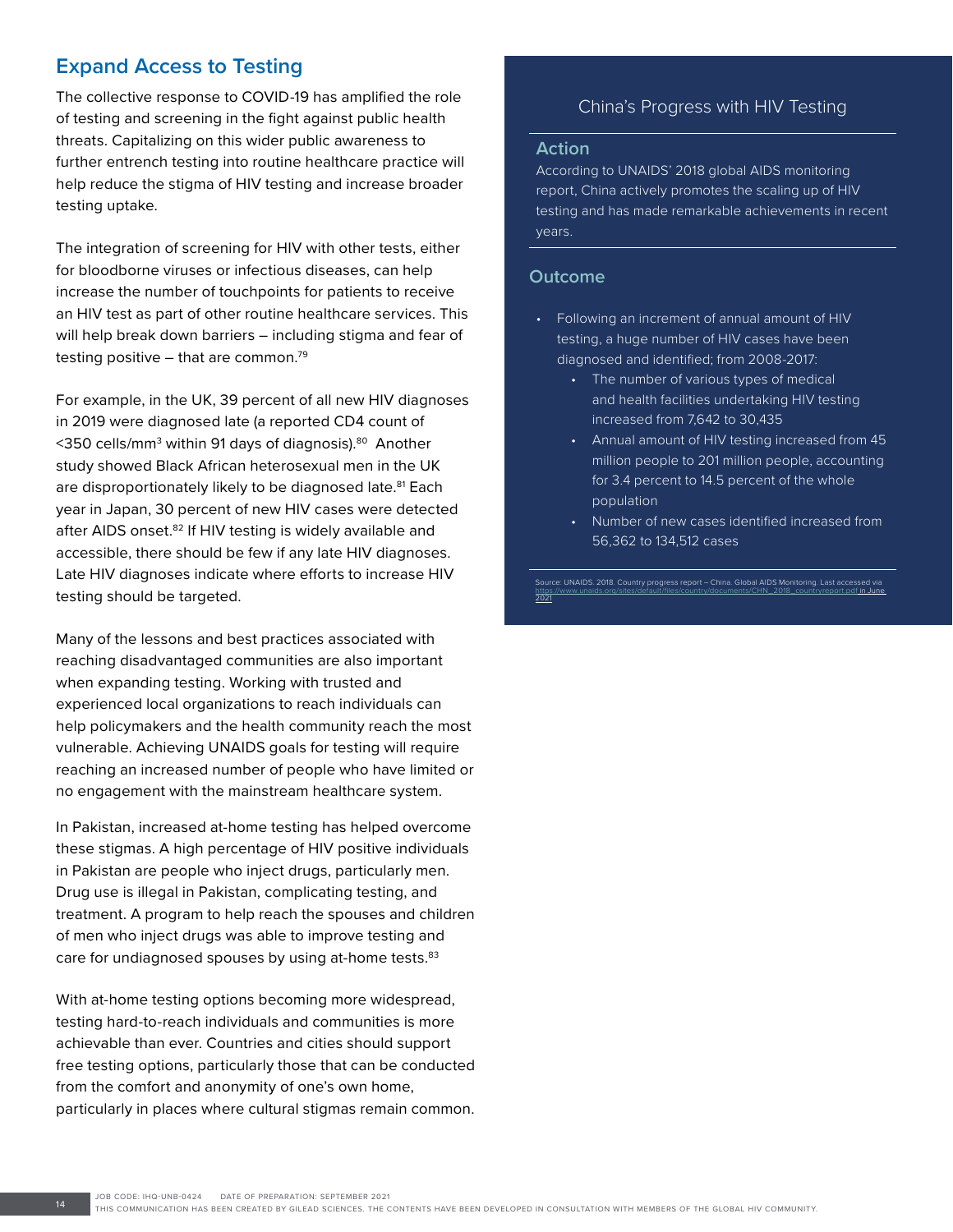

The sudden onset of the COVID-19 crisis has shone a harsh light on inequities in society and weaknesses and lack of agility in countries' public health responses. Following the launch of the Global AIDS Strategy, UNAIDS has openly endorsed a critical need to address health inequities in order to help end HIV. The physical closure of HIV clinics, diversion of healthcare workers to other areas deemed more critical and the economic crisis arising from the impact of the pandemic have all resulted in compromised management of HIV. This has included treatment delays for HIV care, $84$  fewer people being tested for HIV<sup>85</sup> and fewer people receiving adequate HIV and STI prevention services, including lower enrolment in PrEP services.<sup>86</sup>

Scientific advancements have transformed HIV/AIDS into a long-term manageable condition for those who are able to access modern ART or prevention measures. Yet the benefits of improved options to prevent and treat HIV are not distributed equally. Structural inequities, such as racism, homophobia and transphobia, stigma, socioeconomic status, incarceration, and immigration status are common factors that elevate the risk for HIV. Governments need to understand the barriers that disadvantaged individuals and communities face to ensure that treatment and care are available to all.

Policy solutions to end HIV need to be grounded in guiding principles outlined in the UNAIDS Global AIDS Strategy 2021–2026, including:

- Meaningful and measurable involvement of civil society, especially people living with HIV and those most at-risk of HIV infection
- Human rights and equality
- Non-discrimination
- Usage of the best available scientific evidence and technical knowledge
- Comprehensive responses to HIV that integrates prevention, treatment, care, and support
- Alignment to national stakeholders' priorities

The stakes are high: failing to address the underlying inequities or tolerating bad policies such as criminalizing HIV or ignoring incarcerated persons will lead to more cases of HIV. This long road, however, also has its benefits – countries have the opportunity to learn from years of experience and develop policies that are better designed and agile to promote health equity to overcome and dismantle the structural and social barriers that are embedded within systems around the world.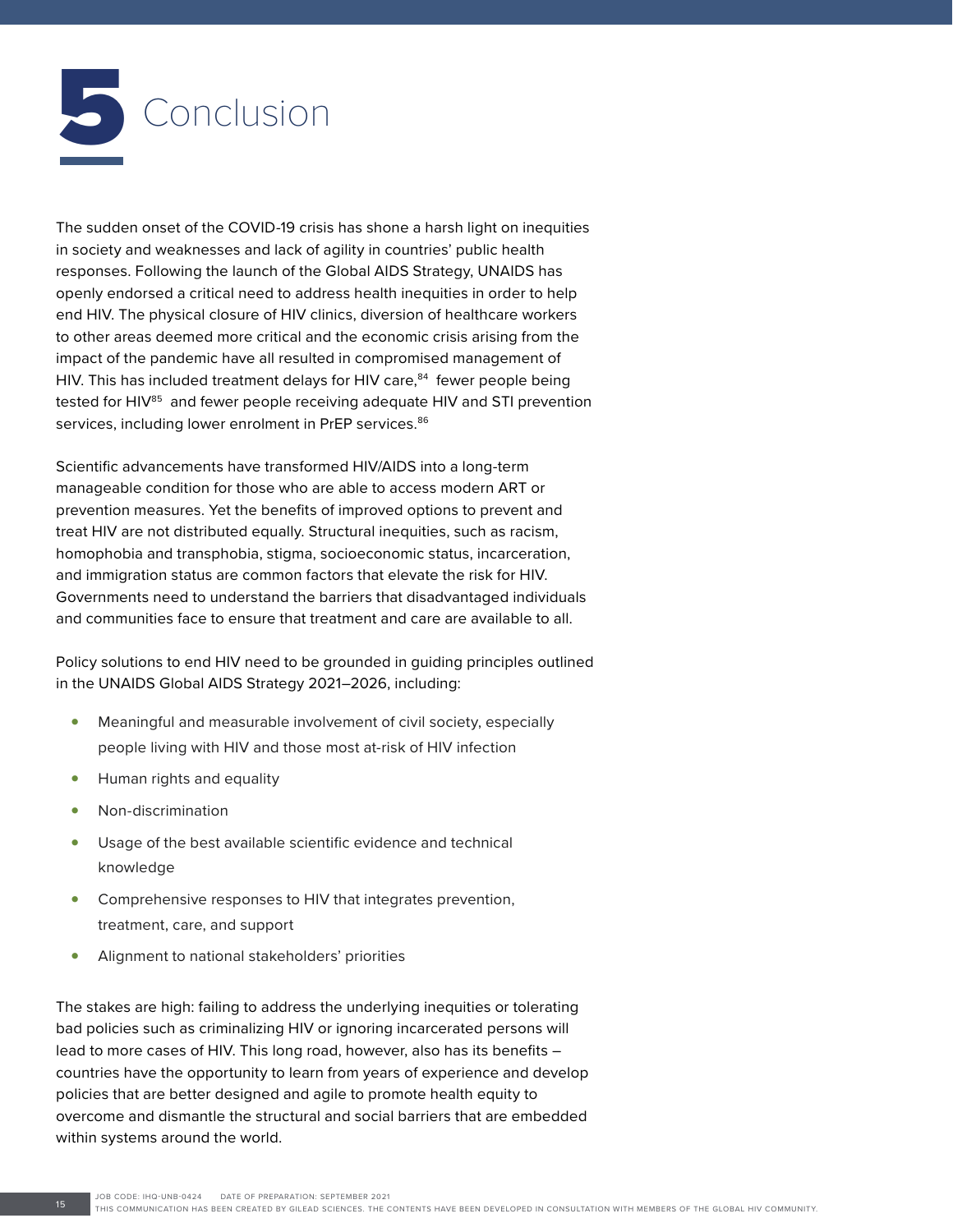# Summary of Key Principles for<br>Developing HIV Policies

#### » **Develop inclusive policies:**

Equitable and inclusive governance should inform HIV policies, funding, and resource allocation, in consultation with affected communities.

#### » **Bring decision-making closer to communities:**

Governments should implement differentiated national, local and community HIV responses that reflect the context and needs of communities that are disproportionately impacted by HIV. Governments should also focus on working in partnership with community-based organizations to ensure there are resources in place to evaluate the effectiveness of HIV service delivery programs by community organizations.

## » **Expand access to HIV testing:**

Promote and increase the uptake of HIV screening among at-risk communities through policies that support the widespread integration of HIV screening into routine healthcare testing. Bring testing closer to at-risk individuals by working closely with community-based organizations to reach the most vulnerable and raise awareness of more accessible and free testing options.

#### » **Improve data collection and separate data systems:**

Improve the quality of data collection across key HIV indicators and key populations to inform equitable allocation of resources and enable benchmarking of HIV interventions.

### » **Ensure leadership continuity:**

HIV policy planning should be de-politicized, agile, and made in multiyear cycles to ensure continuity between governments working in partnership with community groups.

#### » **Decriminalize discriminatory policies:**

All discriminatory policies and legislation must be identified and revoked to support equal access to HIV services and care.

#### » **Address socioeconomic barriers:**

HIV policy must address socioeconomic barriers to HIV testing, prevention, treatment, and care faced by communities most impacted by HIV.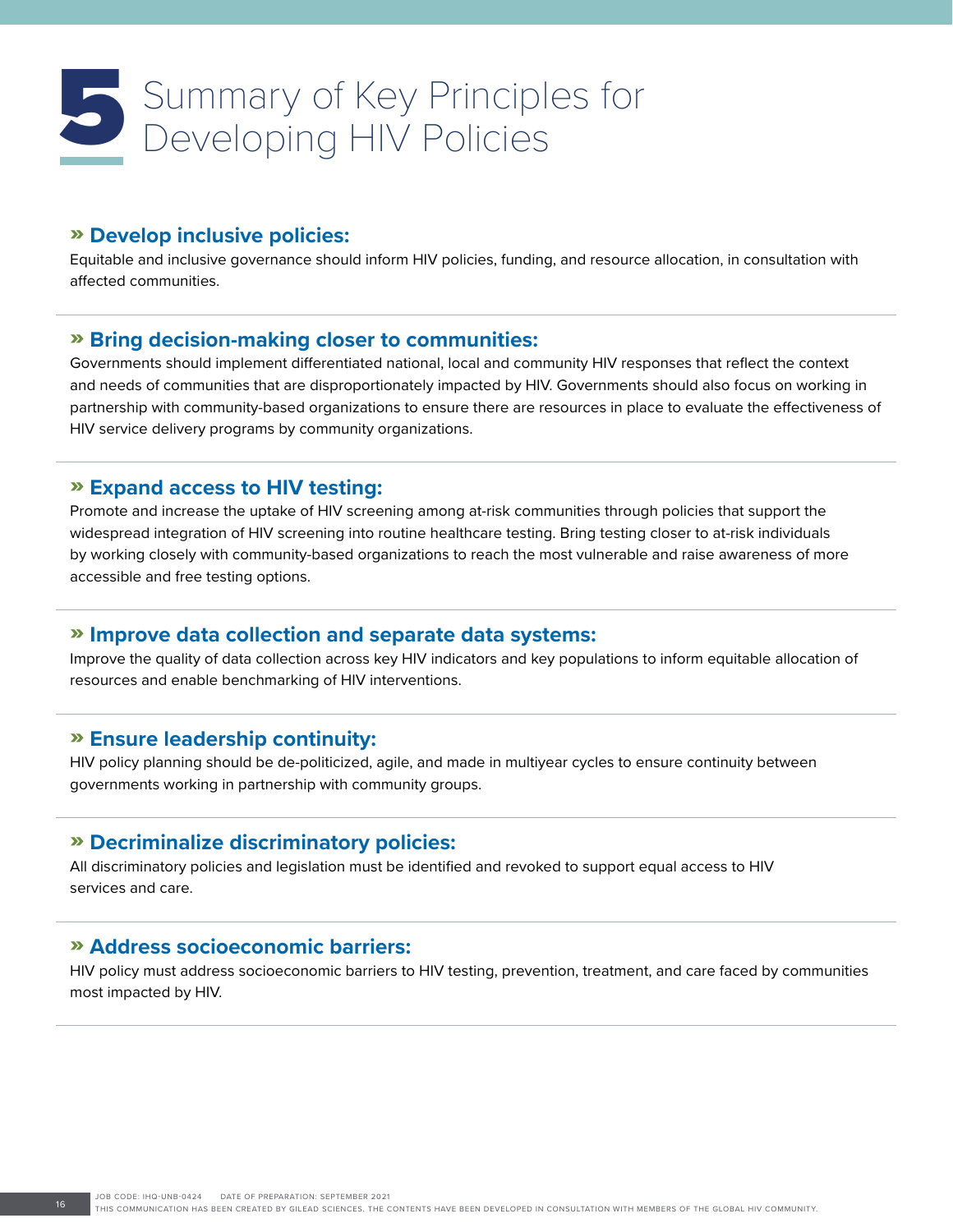## **References**

- 1. UNAIDS. 2025 AIDS targets. Available at:<https://aidstargets2025.unaids.org>Last accessed September 2021.
- 2. Mawar N, Saha S, Pandit A. Mahajan U. The third phase of HIV pandemic: Social consequences of HIV/AIDS stigma & discrimination & future needs. Indian J Med Res. 2005;122:471-484.
- 3. 3 Ostlin P, Braveman P, Dachs N. Priorities for research to take forward the health equity policy agenda. Bull World Health Organ. 2005;83:948-953.
- 4. UNAIDS. 2017. Agenda for zero discrimination in health-care settings. [https://www.unaids.org/sites/default/files/media\\_](https://www.unaids.org/sites/default/files/media_asset/2017ZeroDiscriminationHealthCare.pdf) [asset/2017ZeroDiscriminationHealthCare.pdf](https://www.unaids.org/sites/default/files/media_asset/2017ZeroDiscriminationHealthCare.pdf) Last accessed September 2021.
- 5. Avert. 2019. Stigma and discrimination. [https://www.avert.org/professionals/hiv-social-issues/stigma-discrimination](https://www.avert.org/professionals/hiv-social-issues/stigma-discrimination )  Last accessed September 2021.
- 6. Friedland BA, et al. Measuring intersecting stigma among key populations living with HIV: implementing the people living with HIV Stigma Index 2.0. J Int AIDS Soc. 2018, 21(Suppl.5):e25131.
- 7. European AIDS Clinical Society. 2014. HIV/AIDS in Italy. [https://www.eacsociety.org/files/italy\\_giacomeli\\_motta\\_suardi\\_girometti.pdf](https://www.eacsociety.org/files/italy_giacomeli_motta_suardi_girometti.pdf) Last accessed September 2021.
- 8. Soriano V, Ramos JM, Barreiro P, Fernandez-Montero JV. AIDS clinical research in Spain—large HIV population, geniality of doctors, and missing opportunities. Viruses. 2018;10:293.
- 9. Marty L, Cazein F, Penjo H, et al. Revealing geographical and population heterogeneity in HIV incidence, undiagnosed HIV prevalence and time to diagnosis to improve prevention and care: estimates for France. J Int AIDS Soc. 2018;21:e25100.
- 10. Iwamoto A, Taira R, Yokomaku Y, Koibuchi T, Rahman M, Izumi Y, et al. The HIV care cascade: Japanese perspectives. PLoS ONE. 2017;12:e0174360.
- 11. UNAIDS. 2015. On the fast-track to end AIDS by 2030: focus on location and population. [https://www.unaids.org/sites/default/files/](https://www.unaids.org/sites/default/files/media_asset/WAD2015_report_en_part01.pdf) [media\\_asset/WAD2015\\_report\\_en\\_part01.pdf](https://www.unaids.org/sites/default/files/media_asset/WAD2015_report_en_part01.pdf) Last accessed September 2021.
- 12. UNAIDS. The Gap Report. [https://www.unaids.org/en/resources/documents/2014/20140716\\_UNAIDS\\_gap\\_report L](https://www.unaids.org/en/resources/documents/2014/20140716_UNAIDS_gap_report )ast accessed September 2021.
- 13. Lang ME, Bird CE. Understanding and addressing the common roots of racial health disparities: The case of cardiovascular disease and HIV/AIDS in African-Americans. Health Matrix Cleve. 2015;25:109-128.
- 14. Earnshaw VA, Bogart LM, Dovidio JF & Williams DR. Stigma and racial/ethnic HIV disparities: moving toward resilience. Am Psychol. 2013;68:225-236.
- 15. Aidsmap. 2020. UK: Black people less likely to be engaged in HIV care, with more cases of viral rebound. [https://www.aidsmap.com/](https://www.aidsmap.com/news/nov-2020/uk-black-people-less-likely-be-engaged-hiv-care-more-cases-viral-rebound) [news/nov-2020/uk-black-people-less-likely-be-engaged-hiv-care-more-cases-viral-rebound](https://www.aidsmap.com/news/nov-2020/uk-black-people-less-likely-be-engaged-hiv-care-more-cases-viral-rebound) Last accessed September 2021..
- 16. American Psychological Association. National Black HIV/AIDS awareness day. Available at: [https://www.apa.org/pi/aids/resources/](https://www.apa.org/pi/aids/resources/black-awareness) black-awareness Last accessed September 2021.
- 17. Centers for Disease Control and Prevention. 2017. HIV Mortality. [https://www.cdc.gov/hiv/pdf/library/slidesets/cdc-hiv-surveillance](ttps://www.cdc.gov/hiv/pdf/library/slidesets/cdc-hiv-surveillance-mortality-2017.pdf)[mortality-2017.pdf](ttps://www.cdc.gov/hiv/pdf/library/slidesets/cdc-hiv-surveillance-mortality-2017.pdf) on 21 October 2020.
- 18. Hess KL, Hu X, Lansky A, Mermin J, Hall HI. Lifetime Risk of a Diagnosis of HIV Infection in the United States. Ann Epidemiol. 2017;27:238-243.
- 19. Centers for Disease Control and Prevention. 2019. HIV and Transgender People. [https://www.cdc.gov/hiv/group/gender/](https://www.cdc.gov/hiv/group/gender/transgender/index.html) [transgender/index.html](https://www.cdc.gov/hiv/group/gender/transgender/index.html) Last accessed September 2021.
- 20. AIDSVu. Local Data United States. <https://aidsvu.org/local-data/united-states/>Last accessed September 2021.
- 21. Kanny D, Jeffries WL, Chapin-Bardales J, et al. Racial/ethnic disparities in HIV preexposure prophylaxis among men who have sex with men – 23 urban areas, 2017. MMWR Morb Mortal Wkly Rep. 2019;68:801-806.
- 22. UNAIDS. 2019. Women and HIV. [https://www.unaids.org/sites/default/files/media\\_asset/2019\\_women-and-hiv\\_en.pdf](https://www.unaids.org/sites/default/files/media_asset/2019_women-and-hiv_en.pdf) Last accessed September 2021.
- 23. UNAIDS. 2020. New HIV Infections: men outnumber women. [https://www.unaids.org/en/resources/presscentre/featurestories/2020/](https://www.unaids.org/en/resources/presscentre/featurestories/2020/october/20201012_new-hiv-infections-men-outnumber-women) [october/20201012\\_new-hiv-infections-men-outnumber-women](https://www.unaids.org/en/resources/presscentre/featurestories/2020/october/20201012_new-hiv-infections-men-outnumber-women) Last accessed September 2021.
- 24. Avert. 2020. Women and Girls, HIV and AIDS. <https://www.avert.org/professionals/hiv-social-issues/key-affected-populations/women> Last accessed September 2021.
- 25. Aidsmap. 2020. Biological, clinical and ethical imperatives for involving diverse women in HIV clinical trials. [https://www.aidsmap.](https://www.aidsmap.com/news/oct-2020/biological-clinical-and-ethical-imperatives-involving-diverse-women-hiv-clinical) [com/news/oct-2020/biological-clinical-and-ethical-imperatives-involving-diverse-women-hiv-clinical](https://www.aidsmap.com/news/oct-2020/biological-clinical-and-ethical-imperatives-involving-diverse-women-hiv-clinical) Last accessed September 2021.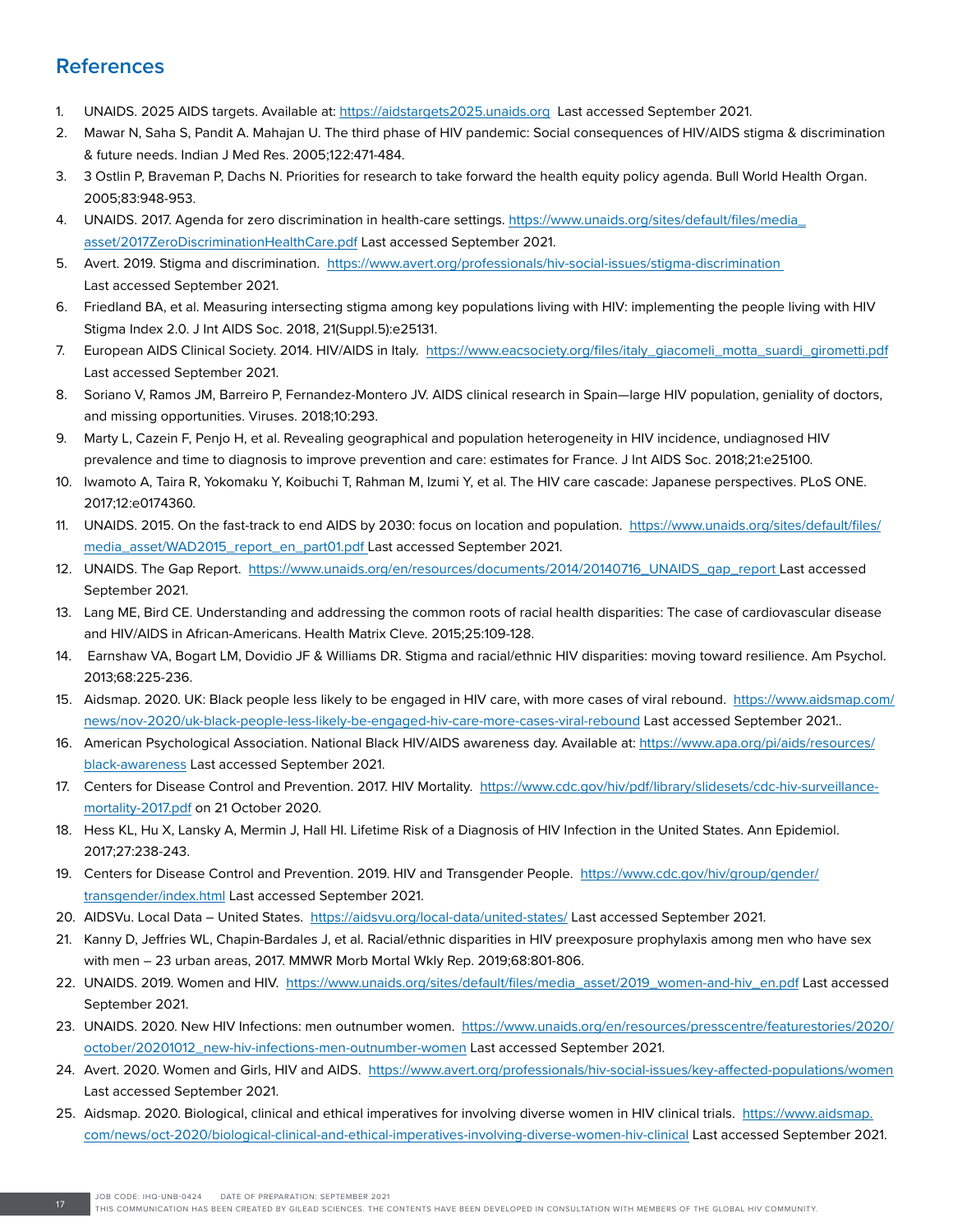- 26. Aidsmap. 2016. Women under-represented in HIV clinical trials. [https://www.aidsmap.com/news/feb-2016/women-under](https://www.aidsmap.com/news/feb-2016/women-under-represented-hiv-clinical-trials)[represented-hiv-clinical-trials](https://www.aidsmap.com/news/feb-2016/women-under-represented-hiv-clinical-trials) Last accessed September 2021.
- 27. Avert. Transgender people, HIV and AIDS. [https://www.avert.org/professionals/hiv-social-issues/key-affected-populations/](https://www.avert.org/professionals/hiv-social-issues/key-affected-populations/transgender) [transgender](https://www.avert.org/professionals/hiv-social-issues/key-affected-populations/transgender) Last accessed September 2021.
- 28. UNAIDS. Prevention gap report. Available at: [https://www.unaids.org/sites/default/files/media\\_asset/2016-prevention-gap-report\\_](https://www.unaids.org/sites/default/files/media_asset/2016-prevention-gap-report_en.pdf) [en.pdf](https://www.unaids.org/sites/default/files/media_asset/2016-prevention-gap-report_en.pdf) Last accessed September 2021.
- 29. Song W, Mulatu MS, Rao S, et al. HIV partner service delivery among transgender women-United States, 2013-2017. MMWR Morb Mortal Wkly Rep. 2020;69:35-39.
- 30. Becasen JS, Denard CL, Mullins MM, et al. Estimating the prevalence of HIV and sexual behaviors among the US transgender population: A systematic review and meta-analysis, 2006-2017. Am J Public Health. 2019;109:e1-e8.
- 31. Garofalo R, Deleon J, Osmer E, et al. Overlooked, misunderstood and at-risk: Exploring the lives and HIV risk of ethnic minority male-to-female transgender youth. J Adolesc Health. 2006;38:230-236. Available at [https://selc.wordpress.ncsu.edu/files/2013/05/](https://selc.wordpress.ncsu.edu/files/2013/05/Overlooked-misunderstood-and-at-risk-Exploring-the-lives-and-HIV-risk-of-ethnic-minority-male-to-female-transgender-youth.pdf) [Overlooked-misunderstood-and-at-risk-Exploring-the-lives-and-HIV-risk-of-ethnic-minority-male-to-female-transgender-youth.pdf](https://selc.wordpress.ncsu.edu/files/2013/05/Overlooked-misunderstood-and-at-risk-Exploring-the-lives-and-HIV-risk-of-ethnic-minority-male-to-female-transgender-youth.pdf) Last accessed September 202[1](https://selc.wordpress.ncsu.edu/files/2013/05/Overlooked-misunderstood-and-at-risk-Exploring-the-lives-and-HIV-risk-of-ethnic-minority-male-to-female-transgender-youth.pdf )
- 32. Pöge K, Dennert G, Koppe U, et al. Die gesundheitliche Lage von lesbischen, schwulen, bisexuellen sowie trans- und intergeschlechtlichen Menschen. Journal of Health Monitoring. 2020;5(Suppl.1):2-30.
- 33. Gillespie S, Kadiyala S, Greener R. Is poverty or wealth driving HIV transmission? AIDS. 2007;21(Suppl.7):S5-S16.
- 34. Hodder SL, Justman J, Haley DF, et al. Challenges of a hidden epidemic: HIV prevention among women in the United States. J Acquir Immun Defic Syndr. 2010;55:S69-S73.
- 35. Parkhurst JO. Understanding the correlations between wealth, poverty and human immunodeficiency virus infection in African countries. Bull World Health Organ. 2010;88:519-526.
- 36. Dombrowski JC, Simoni JM, Katz DA, Golden MR. Barriers to HIV Care and Treatment among Participants in a Public Health HIV Care Relinkage Program. AIDS Patient Care STDS. 2015;29:279-287.
- 37. Faust L, Yaya S, Ekholuenetale M. Wealth inequality as a predicator of HIV-related knowledge in Nigeria. BMJ Glob Health. 2017;2:e000461.
- 38. Center for Disease Control and Prevention. 2019. HIV in the Southern United States. [https://www.cdc.gov/hiv/pdf/policies/cdc-hiv-in](https://www.cdc.gov/hiv/pdf/policies/cdc-hiv-in-the-south-issue-brief.pdf)[the-south-issue-brief.pdf](https://www.cdc.gov/hiv/pdf/policies/cdc-hiv-in-the-south-issue-brief.pdf) Last accessed September 2021.
- 39. Georgetown University: Health Policy Institute. 2020. HIV and Medicaid Expansion of Southern States to Expand Medicaid Makes Elimination of HIV Infection in the United States Much Harder to Achieve. [https://ccf.georgetown.edu/2020/11/29/hiv-and-medicaid](https://ccf.georgetown.edu/2020/11/29/hiv-and-medicaid-expansion-failure-of-southern-states-to-expand-medicaid-makes-elimination-of-hiv-infection-in-the-united-states-much-harder-to-achieve/)[expansion-failure-of-southern-states-to-expand-medicaid-makes-elimination-of-hiv-infection-in-the-united-states-much-harder-to-a](https://ccf.georgetown.edu/2020/11/29/hiv-and-medicaid-expansion-failure-of-southern-states-to-expand-medicaid-makes-elimination-of-hiv-infection-in-the-united-states-much-harder-to-achieve/)[chieve/](https://ccf.georgetown.edu/2020/11/29/hiv-and-medicaid-expansion-failure-of-southern-states-to-expand-medicaid-makes-elimination-of-hiv-infection-in-the-united-states-much-harder-to-achieve/) Last accessed September 2021.
- 40. Nishijima T, Inaba Y, Kawasaki Y, et al. Mortality and causes of death in people living with HIV in the era of combination antiretroviral therapy compared with the general population in Japan. AIDS. 2020;34:913-921.
- 41. AIDSmap. CD4 cell count below 500 increases cancer risk for patients with HIV. Available at: [https://www.aidsmap.com/news/oct-](https://www.aidsmap.com/news/oct-2009/cd4-cell-count-below-500-increases-cancer-risk-patients-hiv)[2009/cd4-cell-count-below-500-increases-cancer-risk-patients-hiv](https://www.aidsmap.com/news/oct-2009/cd4-cell-count-below-500-increases-cancer-risk-patients-hiv) Last accessed September 2021.
- 42. Levison JH, Bogart LM, Khan IF, et al. Where it falls apart: barriers to retention in HIV care in Latino immigrants and migrants. AIDS Patient Care STDS. 2017;31:394-405.
- 43. Ndumbi P, del Romero J, Pulido F, et al. Barriers to health care services for migrants living with HIV in Spain. Eur J Public Health. 2018;28:451–457.
- 44. Ross J, Cunningham CO, Hanna DB. HIV outcomes among migrants from low-income and middle-income countries living in highincome countries: a review of recent evidence. Curr Opin Infect Dis. 2018;31:25-32.
- 45. Taylor BS, Reyes E, Levine EA, et al. Patterns of geographic mobility predict barriers to engagement in HIV care and antiretroviral treatment adherence. AIDS Patient Care STDS. 2014;28:284-295.
- 46. European Centre for Disease Prevention and Control (ECDC) and WHO Regional Office for Europe. 2016 HIV/AIDS surveillance in Europe 2015. [https://www.ecdc.europa.eu/sites/default/files/media/en/publications/Publications/HIV-AIDS-surveillance-Europe-2015.](https://www.ecdc.europa.eu/sites/default/files/media/en/publications/Publications/HIV-AIDS-surveillance-Europe-2015.pdf) [pdf](https://www.ecdc.europa.eu/sites/default/files/media/en/publications/Publications/HIV-AIDS-surveillance-Europe-2015.pdf) Last accessed September 2021.
- 47. European Centre for Disease Prevention and Control (ECDC) and WHO Regional Office for Europe. 2020. HIV/AIDS Surveillance in Europe 2020: 2019 Data. Last accessible via [https://www.ecdc.europa.eu/sites/default/files/documents/hiv-surveillance-report-2020](https://www.ecdc.europa.eu/sites/default/files/documents/hiv-surveillance-report-2020.pdf). pdf Last accessed September 2021.
- 48. European Centre for Disease Prevention and Control. 2010. Migrant health: Epidemiology of HIV and AIDS in migrant communities and ethnic minorities in EU/EEA countries. [https://www.ecdc.europa.eu/sites/portal/files/media/en/publications/Publications/0907\\_](https://www.ecdc.europa.eu/sites/portal/files/media/en/publications/Publications/0907_TER_Migrant_health_HIV_Epidemiology_review.pdf)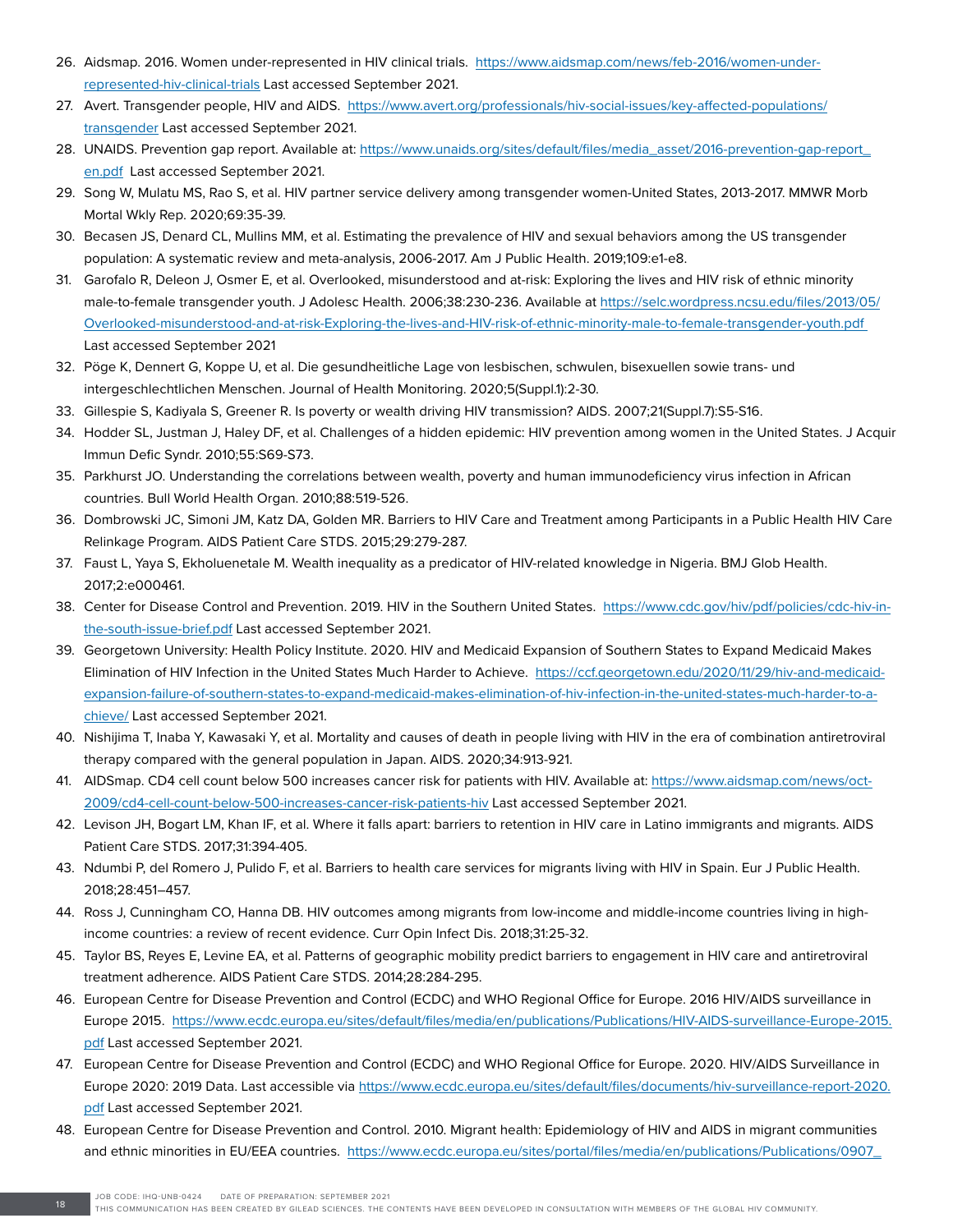[TER\\_Migrant\\_health\\_HIV\\_Epidemiology\\_review.pdf](https://www.ecdc.europa.eu/sites/portal/files/media/en/publications/Publications/0907_TER_Migrant_health_HIV_Epidemiology_review.pdf) Last accessed September 2021.

- 49. Fakoya I, Álvarez-del Arco D , Woode-Owusu M, et al. A systematic review of post-migration acquisition of HIV among migrants from countries with generalised HIV epidemics living in Europe: implications for effectively managing HIV prevention programmes and policy. BMC Public Health. 2015;15:561.
- 50. AidsMap. 2015. Half of African migrants diagnosed with HIV in France acquired HIV while living there. https://[www.aidsmap.com/](http://www.aidsmap.com/news/jul-2015/half-african-migrants-diagnosed-hiv-france-acquired-hiv-while-living-there) [news/jul-2015/half-african-migrants-diagnosed-hiv-france-acquired-hiv-while-living-there](http://www.aidsmap.com/news/jul-2015/half-african-migrants-diagnosed-hiv-france-acquired-hiv-while-living-there) Last accessed September 2021.
- 51. Maggiorella MT, Sanarico N, Btindicci G, et al. High HIV-1 diversity in immigrants resident in Italy (2008–2017). Sci Rep. 2020;10:3226.
- 52. KPMG. 2019. Ending the epidemic: An assessment of HIV policy in Germany and recommendation to improve the lives of those living with, and at risk of HIV. <https://assets.kpmg/content/dam/kpmg/uk/pdf/2019/03/ending-the-hiv-epidemic-german-report.pdf> Last accessed September 2021.
- 53. European Centre for Disease Prevention and Control. HIV and migrants: 2018 progress report. [https://www.ecdc.europa.eu/](https://www.ecdc.europa.eu/sites/default/files/documents/HIV-migrants-Monitoring%20implementation%20of%20the%20Dublin%20Declaration%20on%20partnership%20to%20fight%20HIV-AIDS%20in%20Europe%20and%20Central%20Asia%202018%20progress%20report.pdf) [sites/default/files/documents/HIV-migrants-Monitoring%20implementation%20of%20the%20Dublin%20Declaration%20on%20](https://www.ecdc.europa.eu/sites/default/files/documents/HIV-migrants-Monitoring%20implementation%20of%20the%20Dublin%20Declaration%20on%20partnership%20to%20fight%20HIV-AIDS%20in%20Europe%20and%20Central%20Asia%202018%20progress%20report.pdf) [partnership%20to%20fight%20HIV-AIDS%20in%20Europe%20and%20Central%20Asia%202018%20progress%20report.pdf](https://www.ecdc.europa.eu/sites/default/files/documents/HIV-migrants-Monitoring%20implementation%20of%20the%20Dublin%20Declaration%20on%20partnership%20to%20fight%20HIV-AIDS%20in%20Europe%20and%20Central%20Asia%202018%20progress%20report.pdf) Last accessed September 2021.
- 54. AVERT. 2020. Human rights and HIV. <https://www.avert.org/human-rights-and-hiv> Last accessed September 2021.
- 55. Hagopian A, Rao D, Katz A, Sanford S, Barnhart S. Anti-homosexual legislation and HIV-related stigma in African nations: what has been the role of PEPFAR? Glob Health Action. 2017;10:1306291.
- 56. Human Dignity Trust. Criminalising Homosexuality and Public Health: Adverse Impacts on the Prevention and Treatment of HIV and AIDS. 2015. <https://www.humandignitytrust.org/wp-content/uploads/resources/5.-Criminalisation-Public-Health-and-HIV.pdf>Last accessed September 2021.
- 57. Piot P, Abdool Karim SS, Hecht R, et al. Defeating AIDS–advancing global health. Lancet. 2015;386:171-218.
- 58. Aidala AA, Wilson MG, Shubert V, et al. Housing status, medical care, and health outcomes among people living with HIV/AIDS: a systematic review. Am J Public Health. 2016;106:e1-e23.
- 59. Bhunu CP. Assessing the impact of homelessness on HIV/AIDS transmission dynamics. Cogent Mathematics. 2015;2:1021602.
- 60. Marshall BD, Elston B, Dobrer S, et al. The population impact of eliminating homelessness on HIV viral suppression among people who use drugs. AIDS. 2016;30:933-941.
- 61. UNAIDS, Stop AIDS Alliance. Communities deliver: the critical role of communities in reaching global targets to end the AIDS epidemic. Available at: [https://www.unaids.org/sites/default/files/media\\_asset/UNAIDS\\_JC2725\\_CommunitiesDeliver\\_en.pdf](https://www.unaids.org/sites/default/files/media_asset/UNAIDS_JC2725_CommunitiesDeliver_en.pdf) Last accessed September 2021.
- 62. World Health Organization. 2015. HIV/TB Task Force. <https://www.who.int/tb/areas-of-work/tb-hiv/taskforce/en/> Last accessed September 2021.
- 63. Mayberry RM, Daniels P, Yancey EM, et al, "Enhancing community-based organizations' capacity for HIV/AIDS education and prevention. Eval Program Plan. 2009;32:213-220.
- 64. Choi SK, Holtgrave DR, Bacon J, et al. Economic evaluation of community-based HIV prevention programs in Ontario: evidence of effectiveness in reducing HIV infections and health care cost. AIDS Behav. 2016;20:1143-1156.
- 65. Jones J, Sullivan PS, Curran JW. Progress in the HIV epidemic: Identifying goals and measuring success. PLoS Med. 2019;16:e1002729.
- 66. StopAIDS.2017. How can we monitor progress in providing HIV related care and support? [https://stopaids.org.uk/wp/wp-content/](https://stopaids.org.uk/wp/wp-content/uploads/2017/06/Monitoring-progress-in-HIV-care-and-support.pdf) [uploads/2017/06/Monitoring-progress-in-HIV-care-and-support.pdf](https://stopaids.org.uk/wp/wp-content/uploads/2017/06/Monitoring-progress-in-HIV-care-and-support.pdf) [L](https://stopaids.org.uk/wp/wp-content/uploads/2017/06/Monitoring-progress-in-HIV-care-and-support.pdf )ast accessed September 2021.
- 67. AVERT. Global HIV targets. Available at:<https://www.avert.org/global-hiv-targets>Last accessed September 2021.
- 68. Collins C, Coates TJ, Szekeres G. Accountability in the global response to HIV: measuring progress, driving change. AIDS. 2008;22(Suppl.2):S105-S111.
- 69. European Centre for Disease Prevention and Control. 2019. HIV Combination prevention. Monitoring implementation of the Dublin Declaration on partnership to fight HIV/AIDS in Europe and Central Asia: 2018 progress report. Available at: https://www.ecdc.europa. eu/sites/default/files/documents/HIV-combination-prevention-dublin-declaration.docx.pdf Last accessed September 2021.
- 70. Public Health England. 2019. HIV in the United Kingdom: towards zero HIV transmissions by 2030. 2019 report. [https://assets.](https://assets.publishing.service.gov.uk/government/uploads/system/uploads/attachment_data/file/959330/hpr2020_hiv19.pdf) [publishing.service.gov.uk/government/uploads/system/uploads/attachment\\_data/file/959330/hpr2020\\_hiv19.pdf](https://assets.publishing.service.gov.uk/government/uploads/system/uploads/attachment_data/file/959330/hpr2020_hiv19.pdf) Last accessed September 2021.
- 71. U.S. Department of Health and Human Services. 2020. HIV National Strategic Plan for the United States: A Roadmap to End the Epidemic 2021–2025. Washington, DC. Available at: https://hivgov-prod-v3.s3.amazonaws.com/s3fs-public/HIV-National-Strategic-Plan-2021-2025.pdf Last accessed September 2021.